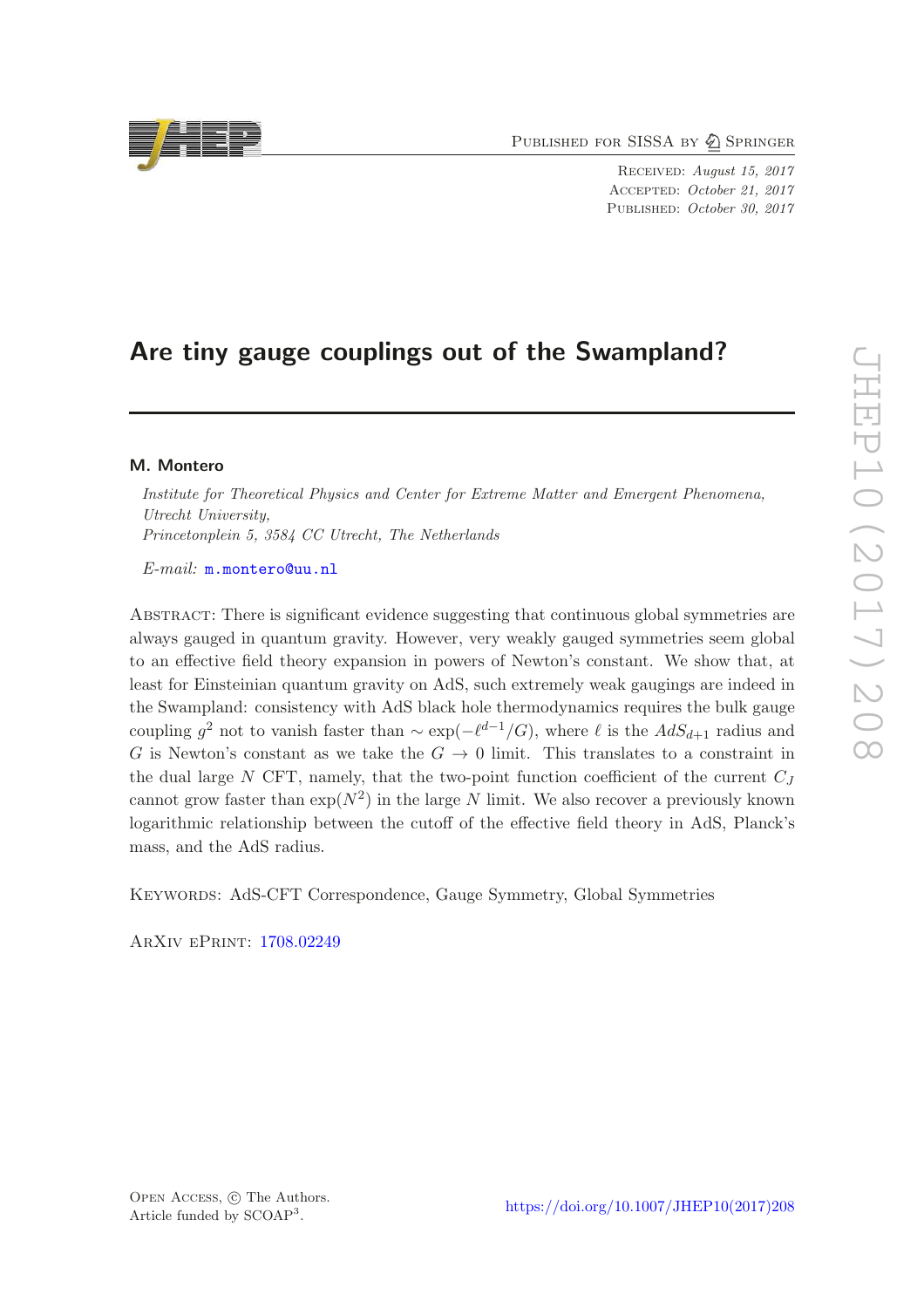# Contents

| 1 Introduction                                                   |          |
|------------------------------------------------------------------|----------|
| 2 Review of some aspects of holographic large $N$ gauge theories | $\bf{2}$ |
| Holography and the large $N$ limit<br>2.1                        | 3        |
| 2.2 Symmetries and gauge fields                                  | 4        |
| 3 Relevant aspects of black hole thermodynamics                  | 5        |
| 4 Bounds involving the gauge coupling                            | 8        |
| 5 Discussion and outlook                                         | 11       |
| A Charged black hole contribution to the partition function      | 12       |

### <span id="page-1-0"></span>1 Introduction

Recently there has been a renewed interest in the Swampland [\[1](#page-14-0)[–3](#page-14-1)], the idea that not every effective field theory one can write down is actually consistent with quantum gravity. This opens up the possibility of exploring generic features that consistent theories must satisfy, rather than focusing on specific models. The most famous example of such a constraint is the Weak Gravity Conjecture [\[4](#page-14-2)], which has been applied extensively to try and constrain models of large field inflation or relaxation [\[5](#page-14-3)[–26\]](#page-15-0). It has also been extended to situations with scalar fields [\[27](#page-15-1)] or axionic black holes [\[28](#page-15-2)], refined to a sublattice version [\[19](#page-15-3), [20](#page-15-4)], and explored in the AdS/CFT context [\[19,](#page-15-3) [29\]](#page-15-5). Other recent examples of proposed Swampland criteria are the Refined Swampland Conjecture of [\[30](#page-16-0)] or the Chern-Simons pandemic [\[31\]](#page-16-1).

Arguably, the first example of a Swampland-like criterion was the proposed absence of continuous global symmetries in quantum gravity [\[32](#page-16-2)[–35](#page-16-3)]. It is also the most clearly established so far, with a convincing argument coming from black hole heuristics [\[36\]](#page-16-4), worldsheet proofs in the context of string theory [\[37](#page-16-5)], and a beautiful identification with Noether's theorem in the AdS/CFT correspondence [\[38\]](#page-16-6).

If a strictly global symmetry is forbidden in quantum gravity, the next natural question is to think about very weakly gauged ones. In fact, this line of reasoning leads to the heuristic justification for the WGC provided in [\[4\]](#page-14-2). More recently, [\[22](#page-15-6)] has advocated a weaker bound, relating Planck's mass, the gauge coupling, and the cutoff of the effective field theory, based solely on entropy bounds. This note explores the consequences of essentially the same argument, but in the AdS/CFT context. Here, one can immediately see that there is a problem with a tiny coupling: as reviewed in the next section, the AdS effective field theory is actually defined via a  $1/N$  expansion of the dual CFT. If the gauge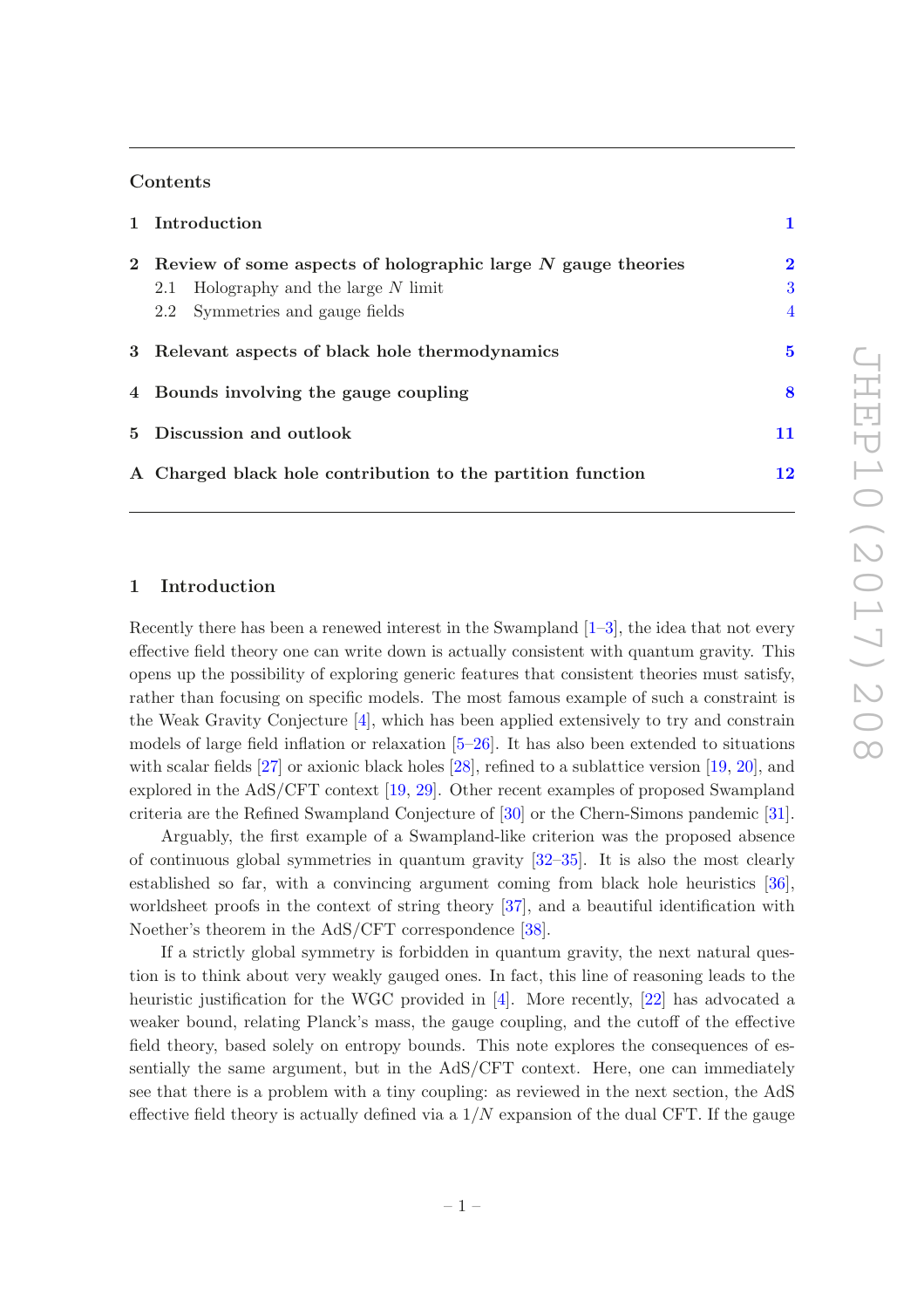coupling (defined via the current two-point function) goes as  $\exp(-N^2)$ , it will be invisible to perturbation theory; from the point of view of the effective field theory, the symmetry remains effectively ungauged.

In the bulk theory, one expects nonperturbative quantum-gravitational effects such as virtual Planck-sized black holes to contribute to every correlator or vertex in the quantum effective action. These effects are expected to be of order  $\exp(-\ell^{d-1}/G) \sim \exp(-N^2)$ . From a bulk perspective, both these nonperturbative effects as well as ordinary effective field theory computations contribute to the CFT two-point function. If the two-point function itself goes as  $\exp(N^2)$ , one can conceive a scenario where  $g=0$  and the theory is still compatible with the CFT result, due entirely to the gravitational contributions.

In other words, the CFT Noether's theorem is technically compatible with a global symmetry in the bulk effective theory, since the symmetry can be very weakly gauged by gravitational effects. These tiny or even vanishing gauge couplings in the EFT seem completely harmless, but at the same time never show up in known stringy examples, so one may wonder if they are in the Swampland or not. The main point of this note is that they indeed are, at least for AdS theories with an Einstein holographic dual, since they lead to conflict with generic features of black hole thermodynamics.

This result translates in CFT language to a bound on the behavior of the CFT current two-point function coefficient as a function of N. The bootstrap program (see [\[39\]](#page-16-7) for a recent review) has been remarkably successful in recent years in constraining CFT data, both numerically and analytically, also in the context of large N gauge theories (see e.g. [\[40](#page-16-8)– [42](#page-16-9)] among many others). The bound derived in this note would be difficult to obtain using bootstrap methods, as these are naturally tied to the 1/N expansion in holographic theories.

We also recover a version of the logarithmic relationship between the effective field theory cutoff, Planck's mass, and gauge coupling derived in flat space in [\[22](#page-15-6)]; the bound is weaker than its flat space counterpart but the tradeoff is that it now becomes a sharp statement that can be proven rigorously, given the assumptions.

The note is organized as follows: section [2](#page-2-0) reviews the AdS/CFT lore relevant to the problem, and also reformulates in CFT language the statement that a gauge symmetry with a tiny gauge coupling becomes invisible to the effective field theory. Section [3](#page-5-0) provides a brief review of AdS black hole thermodynamics and introduces the relevant ensembles and their partition functions. Section [4](#page-8-0) contains the main result, deriving two bounds on the large N behavior of the gauge coupling and its relationship with the effective field theory cutoff (a similar bound was derived in [\[22\]](#page-15-6)); finally, section [5](#page-11-0) presents a discussion of the results. Some details have been relegated to an appendix.

# <span id="page-2-0"></span>2 Review of some aspects of holographic large N gauge theories

We will start by reviewing some of the basic aspects of a large  $N$  gauge theory with an Einstein holographic dual. The spirit and most details of the discussion are drawn from [\[43\]](#page-16-10).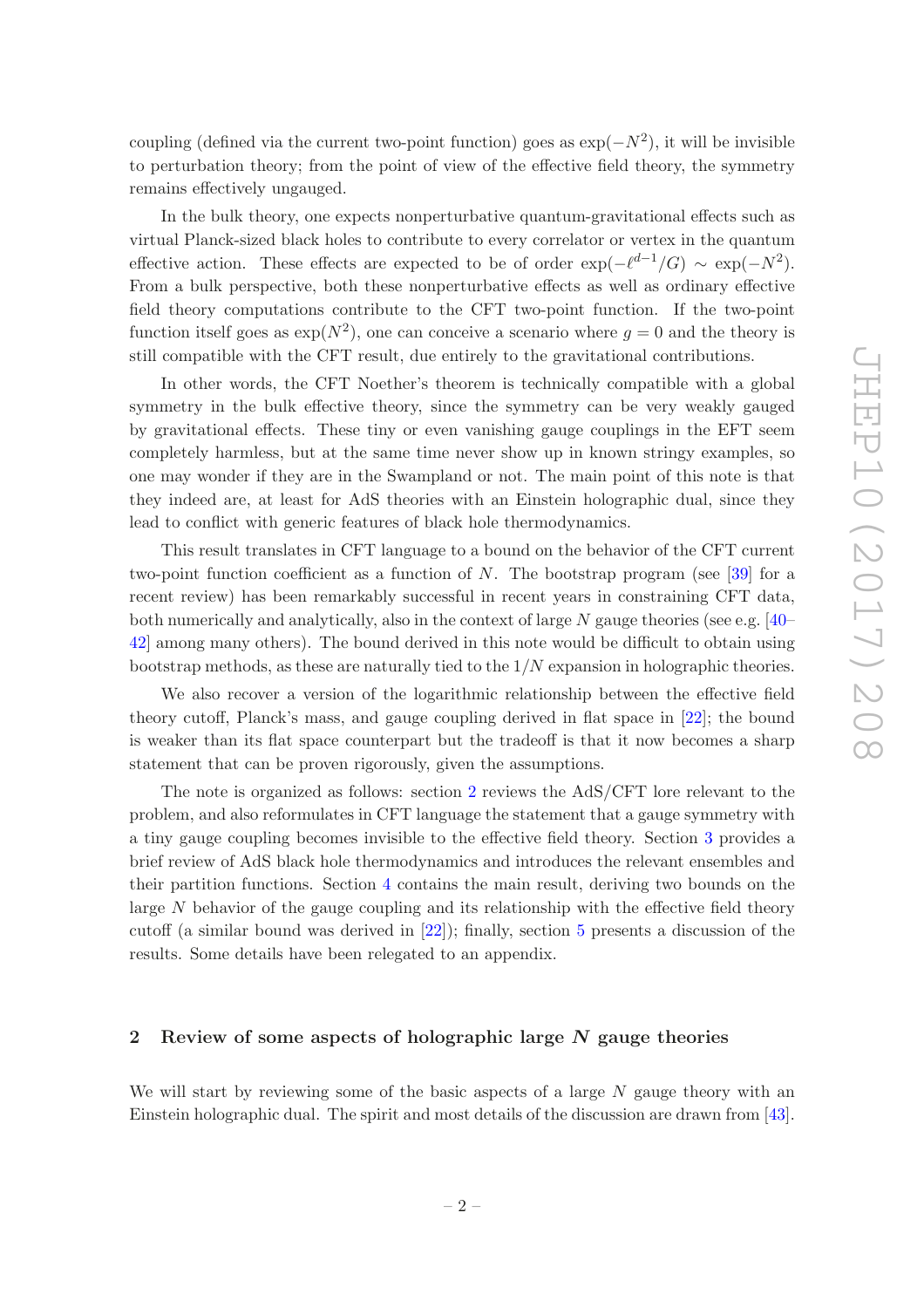#### <span id="page-3-0"></span>2.1 Holography and the large N limit

The gist of the AdS/CFT correspondence is that the correlators of a (not necessarily supersymmetric<sup>[1](#page-3-1)</sup>) quantum theory of gravity in global  $AdS_{d+1}$  define a  $d$ -dimensional local<sup>[2](#page-3-2)</sup> CFT. The spectrum of local operators of the CFT is in one-to-one correspondence with states in the AdS theory, and their dimensions correspond to the energies of the bulk states.

Since, given a quantum theory of gravity in AdS, we seem to get a CFT, we might try to reverse the logic, asking the question of which CFT's actually correspond to a bulk AdS theory with a weakly coupled Einstein gravity dual. There are some features we can learn immediately from the spectrum that AdS EFT's have: there are a few operators, of spin  $s \leq 2$ , which describe the (small number of) light fields propagating in AdS, which have a low dimension. There is a parametric gap in energies after which we reach black hole microstates, and the degeneracy increases exponentially.

The set of operators dual to small deviations from the AdS background has additional structure. Namely, we must reproduce the approximate Fock space structure that almost free theories display. This means that if one has two operators  $O_1, O_2$ , there should be a third one  $O_{1+2}$ , with dimension  $\Delta_{1+2} \approx \Delta_1 + \Delta_2$ .

The prime example of a theory displaying all of the above properties is a large  $N$  gauge theory. In these theories one usually has a few light mesonic operators (the single-trace operators), separated by a gap (which grows parametrically with  $N$ ) from a huge number of states in the deconfined phase.

Large N perturbation theory enjoys a number of properties which are mapped to properties of the quantum gravity theory in AdS. Correlators of single-trace operators factorize modulo  $1/N$  corrections,

<span id="page-3-4"></span>
$$
\langle OO \rangle = 1, \quad \langle OOO \rangle \sim 1/N, \quad \langle OOOO \rangle \sim \langle OO \rangle \langle OO \rangle + \mathcal{O}\left(\frac{1}{N^2}\right), \tag{2.1}
$$

so that one can use Wick's theorem to compute an arbitrary *n*-point function in a large N expansion in which connected *n*-point functions scale as  $N^{-n/2}$ . To match this to a bulk description, it is easiest to notice that in large  $N$  gauge theories, the two-point function of the stress-energy tensor  $C_T$ , is proportional to  $N^{d/2}$ . On the other hand, computing the same two-point function in Einstein's theory in AdS yields the relation  $[44-46]^3$  $[44-46]^3$ 

<span id="page-3-5"></span>
$$
C_T = \frac{d(d+1)}{(d-1)} \frac{\Gamma(d)}{\pi^{d/2} \Gamma(d/2)} \frac{\ell^{d-1}}{\kappa_{d+1}^2}, \quad \kappa_{d+1}^2 = 8\pi G. \tag{2.2}
$$

This means that the large N expansion of the gauge theory is secretly a loop expansion in powers of Newton's constant in the bulk. Having large  $N$ , and thus large  $C_T$ , ensures that gravity is weakly coupled in the bulk and that the perturbative approach is appropriate.

In the rest of this note, we will abstract these nice properties of gauge theory to a generic CFT dual to Einsteinian gravity in the bulk. Namely, we will consider families of

<sup>&</sup>lt;sup>1</sup>Although, according to the conjecture in  $[24]$ , maybe nonsupersymmetric examples do not exist!

<span id="page-3-2"></span><span id="page-3-1"></span> $^2$  Meaning it has a stress-energy tensor.

<span id="page-3-3"></span><sup>&</sup>lt;sup>3</sup>There is a missing factor of 4 in eq.  $(43)$  of  $[45]$ . This is necessary for agreement with the results of [\[29,](#page-15-5) [47](#page-16-14), [48](#page-16-15)], as well as for reproducing the Brown-Henneaux formula  $c = 3\ell/2G$  in  $d = 2$ .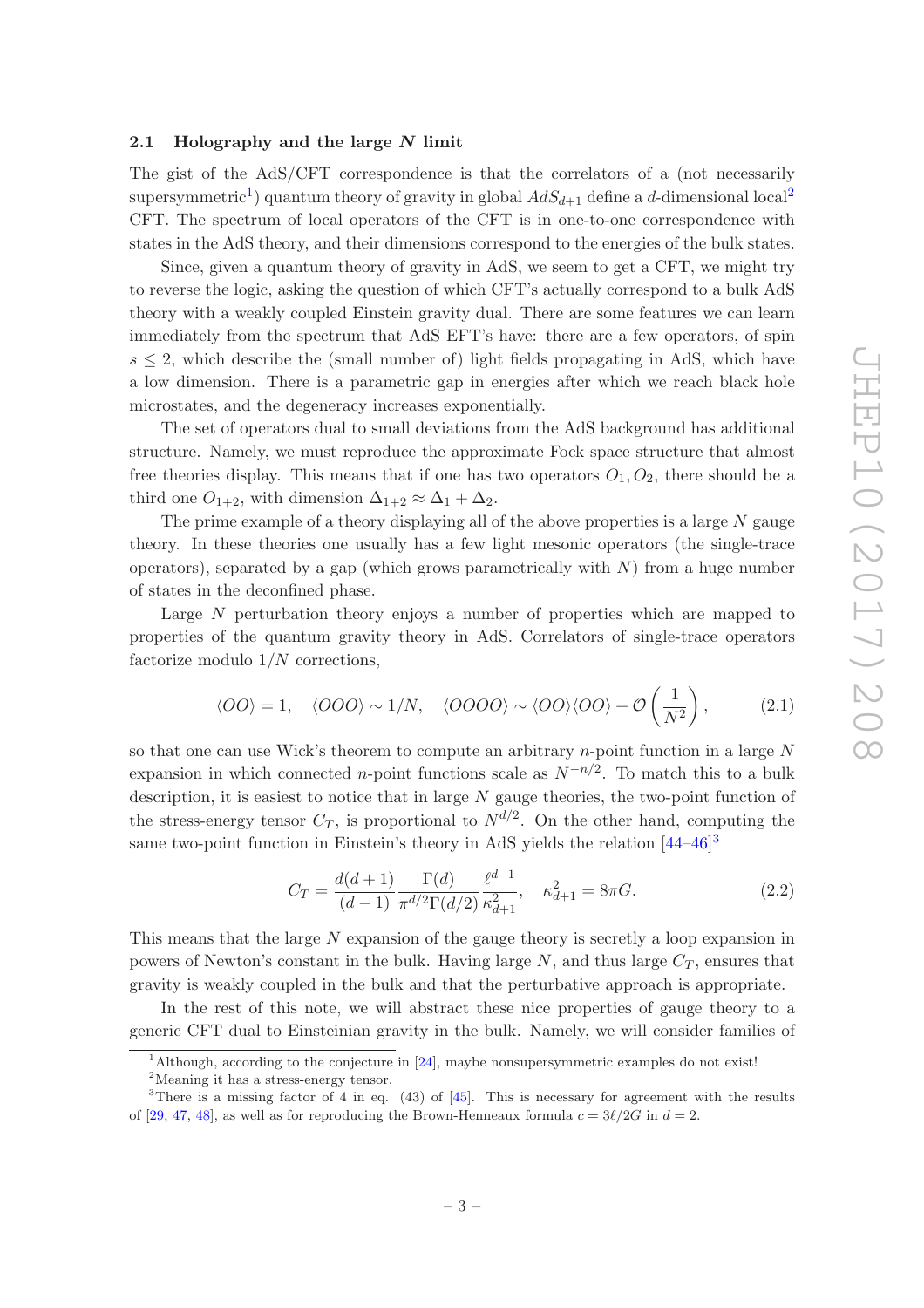CFT's indexed by a parameter N (which may not be an integer), with the property that  $C_T$ grows as  $N^2$ , and that in the large N limit there is a special set of operators of low dimension and spin  $\leq$  2, which does not grow parametrically with N, and such that their correlators factorize. From the bulk perspective, correlators of these operators may be computed order by order in  $1/N$  as a Witten diagram loop expansion in powers of Newton's constant. Notice that the  $C_T$  scaling with N we have chosen is characteristic of four-dimensional gauge theories, but for concreteness we will be applying it for any  $d$ . This is merely a bookkeeping device; every result can be recast in terms of invariant quantities like  $C_T$ .

#### <span id="page-4-0"></span>2.2 Symmetries and gauge fields

We will need some more details of the correspondence for the particular case of a conserved current/gauge field. Suppose the CFT has a continuous global  $U(1)$  symmetry. Because the correspondence is an exact identification between theories, the bulk theory has a  $U(1)$ symmetry as well.

As discussed in the Introduction, there are several arguments pointing to the conclusion that quantum gravity does not like global symmetries (this is clearly the case for continuous symmetries; but every concrete discrete example seems to be gauged, as well). In fact, in AdS/CFT it is possible to make a very strong case for this. Suppose the CFT admits a Lagrangian description. Then, Noether's theorem guarantees the existence of a conserved current which generates the symmetry. In a CFT, the statement that the current is conserved becomes very strong — it fixes the dimension to be  $d-1$  and, if the current is in addition a primary field,  $4$  the two-point function is fixed to

$$
\langle J_{\mu}(x)J_{\nu}(0)\rangle = C_{J}\frac{I_{\mu\nu}(x)}{x^{2d-2}}, \quad I_{\mu\nu}(x) \equiv \delta_{\mu\nu} - 2\frac{x_{\mu}x_{\nu}}{x^{2}}.
$$
\n(2.3)

The two-point function coefficient,  $C_J$ , can be expanded in the  $1/N$  expansion. One can then compute the generating function of correlators of J,

$$
Z[A] = \left\langle \exp\left(\int J_{\mu} A^{\mu}\right) \right\rangle, \tag{2.4}
$$

and, according to standard AdS/CFT lore,  $A_\mu$  is the boundary value of a bulk gauge field. From the AdS side, the leading contribution to  $C_J$  comes from the Maxwell term in the action, and relates  $C_J$  to the bulk gauge coupling g and the AdS radius  $\ell$  as [\[49\]](#page-16-16)

$$
C_J = \frac{d-2}{2} \frac{\Gamma(d)}{\pi^{d/2} \Gamma(d/2)} \frac{\ell^{d-3}}{g^2}.
$$
\n(2.5)

Typically, the current  $J$  is a single-trace operator, and according to  $(2.1)$ , the three-point function  $\langle \mathcal{O}_q J \bar{\mathcal{O}}_q \rangle$  is of order 1/N, if we normalize  $\langle JJ \rangle \sim 1$ ,  $\langle \mathcal{O}_q \bar{\mathcal{O}}_q \rangle \sim 1$ . From the bulk perspective, the leading contribution to this three-point function is proportional to

<span id="page-4-1"></span><sup>4</sup>Conserved descendant currents can arise e.g. as exterior derivatives of a non-conserved 2-form primary B, such that  $d * B = *J$ . In this case, charged operators under J must have strings charged under B attached to them.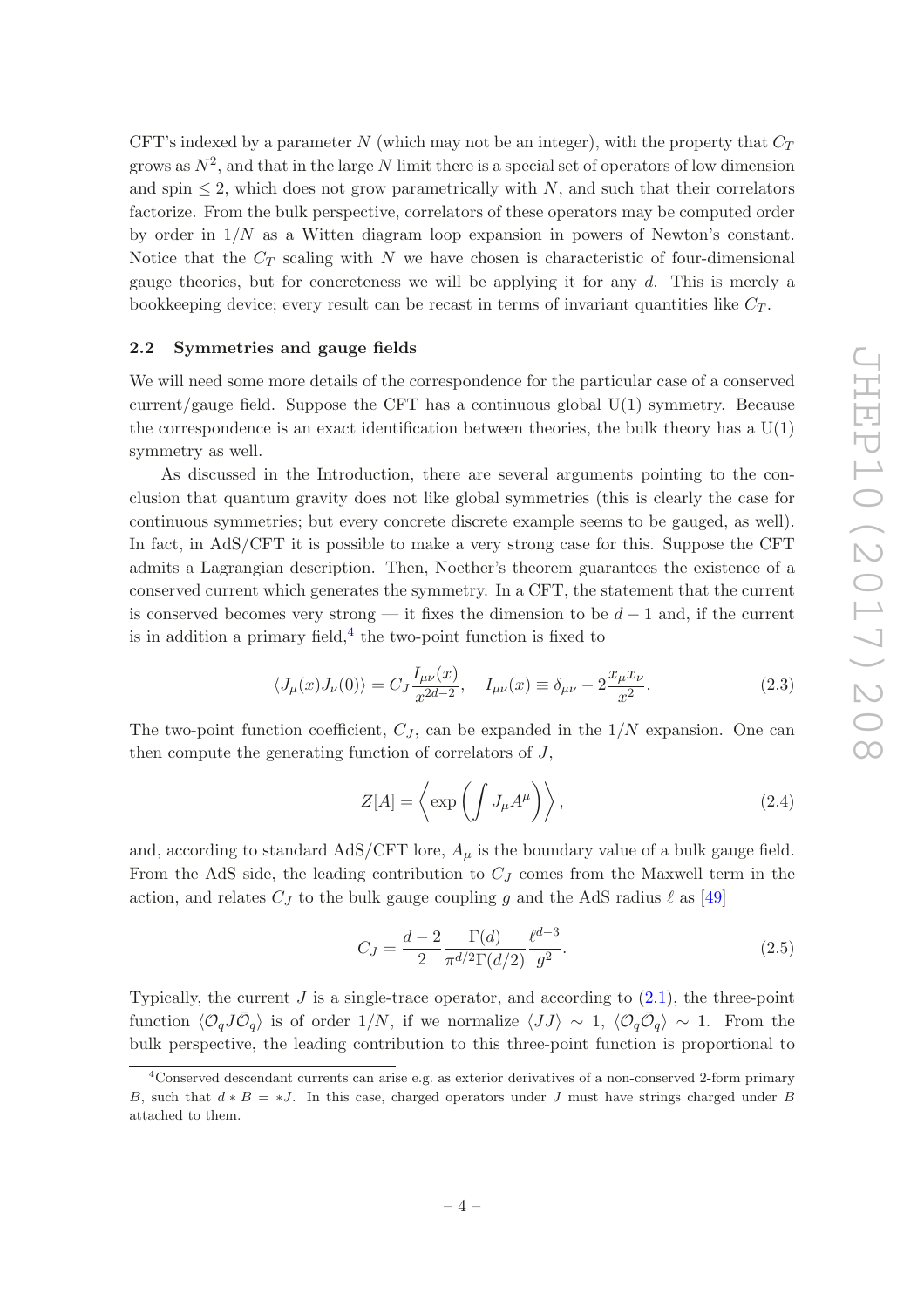g, which leads us to conclude  $g \sim 1/N$ , and hence  $C_J \propto N^2$ , as is the case in known four-dimensional superconformal theories [\[29](#page-15-5), [47\]](#page-16-14).

The above is the standard behavior of  $C_J$ . However, it is perfectly consistent to imagine holographic theories in which  $C_J$  scales with a different power of N. Admittedly, in this case J would not be a single-trace operator in the way defined in  $(2.1)$ , but there is no a priori reason why the three-point functions of all the light operators (those whose dimension does not depend on  $N$  in the large  $N$  limit) should all scale with the same power of  $N$ .

If  $C_J$  grows as  $N^{\alpha}$ , with  $\alpha > 1$ , the bulk gauge coupling vanishes faster than it does in ordinary large  $N$  gauge theories with a holographic dual, but there seems to be nothing wrong with this: the  $1/N$  expansion, and its bulk description in terms of Witten diagrams, remains essentially the same.

Things are different if  $C_J$  grows really fast, as  $e^{N^2}$ . Since the bulk effective field theory arises as a  $1/N$  expansion, the gauge coupling is effectively zero in perturbation theory. Any n-point functions involving currents will vanish in perturbation theory. For all intends and purposes, the effective field theory has a global symmetry, even though the CFT satisfies Noether's theorem. There is a bulk gauge field, but it couples only gravitationally.

Notice that the quantum-corrected gauge coupling (the coefficient of the Maxwell term in the quantum effective action), while tiny, is nonzero, so technically the symmetry is gauged, even if this cannot be seen in the  $1/N$  expansion. As discussed in the Introduction, its value is set by some nonperturbative gravitational effect, suppressed as  $e^{N^2} \sim \exp(-l^{d-1}/G_N)$ . Maybe this is all one needs to be consistent with quantum gravity. The point is that the effective low-energy bulk lagrangian, which does not include quantum gravity effects, can have an arbitrarily small -even vanishing- gauge coupling, without contradicting the CFT lore just discussed.

Because of this, one could think that maybe tiny gauge couplings are just fine. The rest of this note is devoted to showing that this is not the case, at least for CFT's with an Einstein holographic dual.

#### <span id="page-5-0"></span>3 Relevant aspects of black hole thermodynamics

We will now review the essentials of AdS black holes relevant to our analysis, following closely [\[50](#page-17-0), [51\]](#page-17-1).

The action of the corresponding  $AdS_{d+1}$  Einstein-Maxwell sector is

<span id="page-5-1"></span>
$$
\int d^{d+1}x \left( \frac{R}{2\kappa_{d+1}^2} + \frac{d(d-1)}{\ell^2} \right) - \frac{1}{4g^2} F_{\mu\nu} F^{\mu\nu}.
$$
 (3.1)

Newton's constant is given by  $\kappa_{d+1}^2 = 8\pi G$ . We normalize electric charges to be quantized, so that [\[15](#page-15-8)]

$$
Q = \frac{1}{g^2} \int *F \tag{3.2}
$$

is an integer. We will also assume that  $(3.1)$  is a consistent truncation of the full theory. This happens in known examples in string theory [\[50](#page-17-0), [52](#page-17-2)]; from a practical point of view, this means that classical solutions of the equations of motion coming from the action [\(3.1\)](#page-5-1)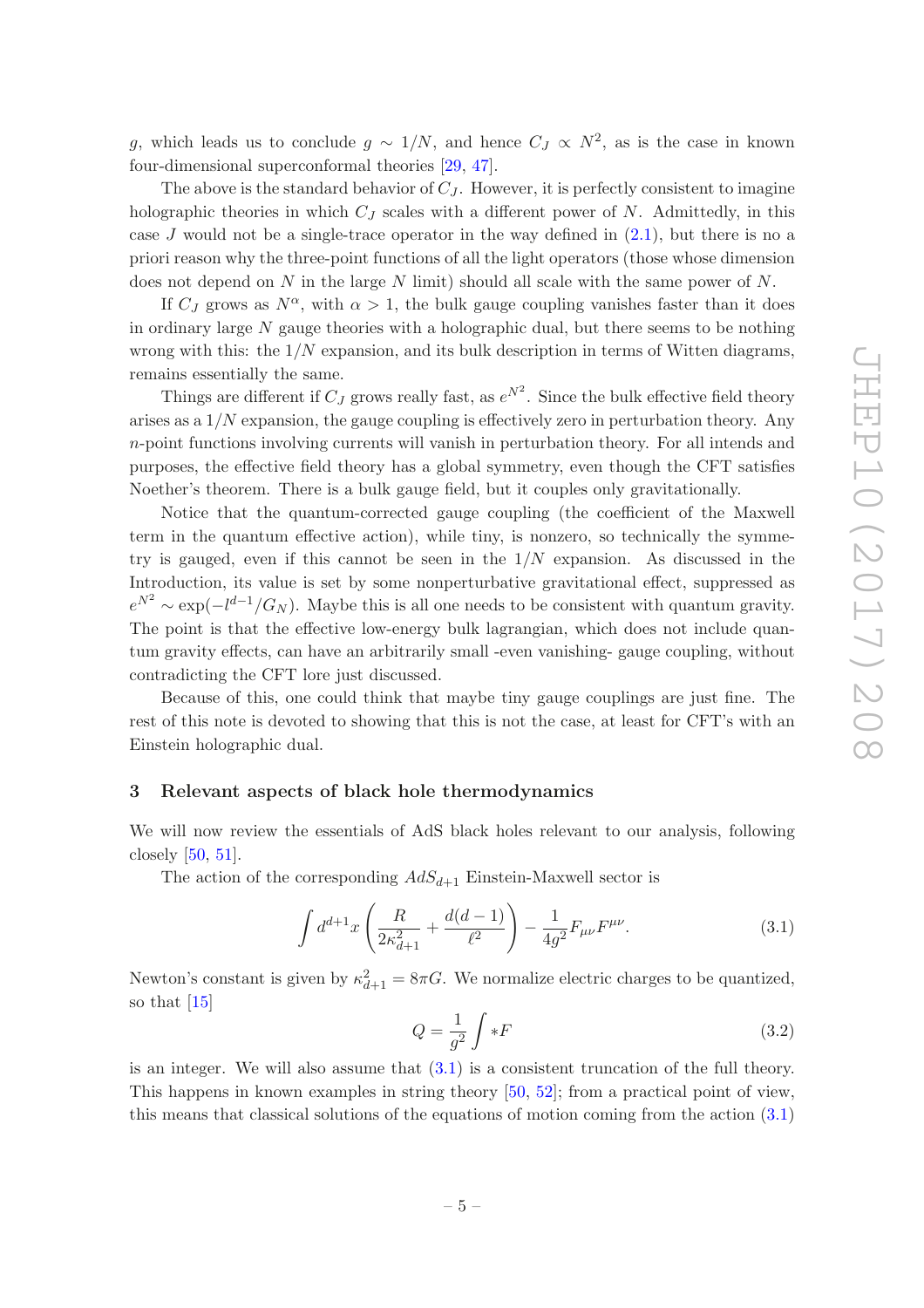will also be solutions of the full theory. In particular, the theory  $(3.1)$  admits charged black hole solutions (which we will call Reissner-Nordstrom-AdS). The metric is

<span id="page-6-0"></span>
$$
ds^{2} = -V(r)dt^{2} + \frac{dr^{2}}{V(r)} + r^{2}d\Omega_{d-1}, \quad V(r) \equiv 1 - \frac{m}{r^{d-2}} + \frac{q^{2}}{r^{2d-4}} + \frac{r^{2}}{\ell^{2}}.
$$
 (3.3)

There is also a gauge field background,

$$
A = \Phi - \frac{1}{c} \frac{\sqrt{2}g}{\kappa_{d+1}} \frac{q}{r^{d-2}} dt, \quad c \equiv \sqrt{\frac{2(d-2)}{d-1}}.
$$
 (3.4)

 $\Phi$  is a constant which has to be tuned to guarantee smoothness of the Euclidean solution, but which will be otherwise unimportant in the present context. In our normalization, the parameters  $m, q$  are related to the ADM mass and quantized charge as (here  $\omega_{d-1}$  is the volume of the unit  $(d-1)$ -dimensional sphere)

<span id="page-6-1"></span>
$$
M = \frac{(d-1)\omega_{d-1}}{16\pi G}m, \quad Q = \sqrt{(d-2)(d-1)}\frac{\omega_{d-1}}{\sqrt{8\pi G}g}q.
$$
 (3.5)

For given  $m, q$ , there are two horizons  $r_{\pm}$ , given by the solutions to  $V(r_{\pm}) = 0$ . The semiclassical entropy is given by the area law

<span id="page-6-2"></span>
$$
S = \frac{A}{4G} = \frac{\omega_{d-1}}{4G} r_+^{d-1}
$$
\n(3.6)

and the temperature  $\beta$  is related to the horizon radius  $r_+$  and q as

<span id="page-6-5"></span>
$$
q^{2}\ell^{2} = \frac{d}{d-2}r_{+}^{2d-2} + \ell^{2}r_{+}^{2d-4} - \frac{4\pi\ell^{2}r_{+}^{2d-3}}{(d-2)\beta}.
$$
\n(3.7)

These black hole solutions have a prominent role in the thermodynamics of the theory. Consider the partition function of the CFT in a sector of fixed charge,  $Z_{Q}(\beta)$ . This is dual to the same AdS theory with an extra boundary term and different boundary conditions to the gauge field, as reviewed in  $[53]$  (see also  $[50, 51]$  $[50, 51]$ ). Alternatively, it may also be obtained as the Legendre transform of the partition function with a chemical potential  $Z(\mu, \beta)$ . In the semiclassical approximation,  $Z_Q(\beta)$  is obtained as a sum over the saddles of the Euclidean path integral with the right asymptotic behavior. These include empty AdS with some charged matter fields as well as the Euclidean continuation of [\(3.3\)](#page-6-0). The action of this Euclidean section represents the contribution of the charged black hole microstates. The partition function satisfies

<span id="page-6-3"></span>
$$
Z_Q(\beta) = \ldots + Z_{Q,BH}(\beta),\tag{3.8}
$$

and in the large  $N$  limit, where only the saddle with lowest free energy contributes  $[54]$ , we would actually get  $Z_Q(\beta) = Z_{Q, BH}(\beta)$ , for high enough temperatures. The result is

<span id="page-6-4"></span>
$$
\log Z_{Q, BH}(\beta) = \frac{\omega_{d-1}}{16\pi G \ell^2} \beta \left[ r_+^d - \ell^2 r_+^{d-2} - (2d-3) \frac{\ell^2 q^2}{r_+^{d-2}} \right],\tag{3.9}
$$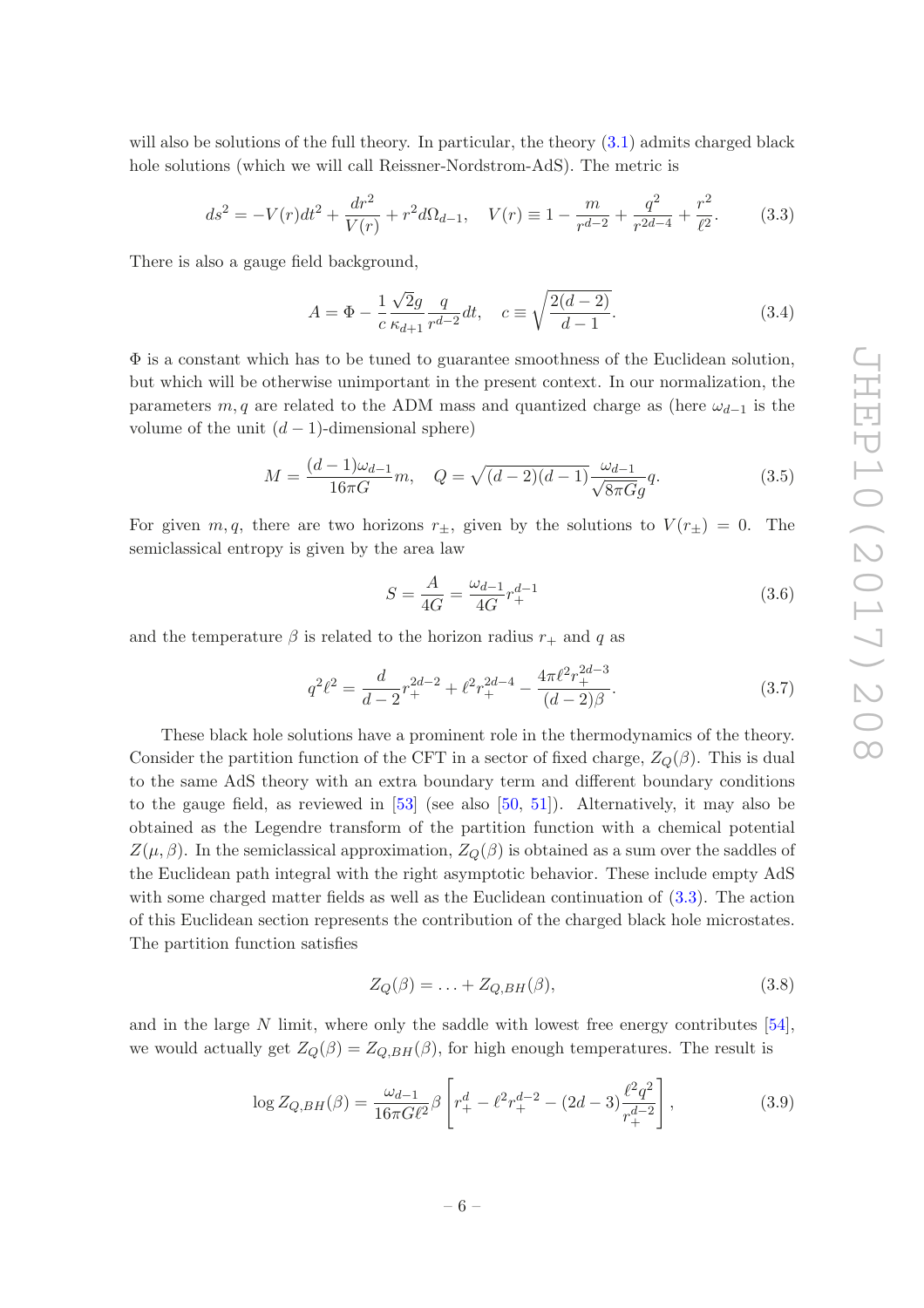where q is related to the quantized charge  $Q$  via  $(3.5)$ . This can be obtained simply as  $\exp(S - \beta M)$ , where S, M are given in [\(3.5\)](#page-6-1)–[\(3.6\)](#page-6-2), or directly as the Euclidean action using the background substraction method [\[51](#page-17-1)]. The phase diagram of this system as well as the regions where the AdS or the RN-AdS saddles dominate, are discussed in [\[50,](#page-17-0) [51](#page-17-1)].

This whole story assumes that the RN-AdS black holes are stable. Although the consistent truncation [\(3.1\)](#page-5-1) is good enough to write down the RN-AdS solutions and compute their action, their stability cannot be studied in the consistent truncation. Extra fields not present in the truncation can introduce new directions in field space along which the solution is actually unstable. In fact, one does not expect extremal or nearly extremal black hole solutions to be exactly stable in a consistent quantum theory of gravity: as discussed in [\[29\]](#page-15-5), the Weak Gravity Conjecture requires the presence of light charged fields, which generically trigger a Gubser-Mitra instability for large black holes [\[55\]](#page-17-5), or Gregory-Laflamme [\[56](#page-17-6)] for small ones. The endpoint of the condensation is either a ten-dimensional black hole, localized in the compact dimensions, or a black hole with charged scalar hair. Reference [\[52\]](#page-17-2) considers a concrete embedding of [\(3.3\)](#page-6-0) in string theory, including the coupling to one WGC scalar, showing that the endpoint of the condensation process is generically either a charged black hole with scalar hair or a solitonic configuration for the charged field.

In the Euclidean version of the theory, the instability means that the Euclidean RN-AdS is in general no longer a local minimum of the free energy. Tachyonic fluctuations destroy its contribution to  $Z_{\mathcal{Q}}(\beta)$ , so it seems that cannot write down [\(3.8\)](#page-6-3). However, this difficulty has a simple solution. Since RN-AdS is not a minimum, and we know from the dual CFT that the partition function  $Z_{Q}(\beta)$  is not divergent, there must be another saddle with a lower free energy than RN-AdS, which is the actual dominant contribution in the large N limit (this would be the endpoint of the condensation process described above). We do not know what the actual contribution of this saddle  $Z_{Q,S}$  to  $Z_{Q}(\beta)$  is, but clearly it is larger than  $Z_{O,BH}(\beta)$ .<sup>[5](#page-7-0)</sup> As a result, even when the RN-AdS black hole is unstable, we have

<span id="page-7-2"></span>
$$
Z_Q(\beta) \ge Z_{Q,BH}(\beta),\tag{3.10}
$$

so that the semiclassical free energy of RN-AdS is still a lower bound to the path integral.<sup>[6](#page-7-1)</sup>

Physically, [\(3.10\)](#page-7-2) results from the second law of thermodynamics. Because we have assumed  $(3.1)$  to be a consistent truncation, the black holes  $(3.3)$  are legitimate –if unstable– states of the bulk theory. Their entropy  $(3.6)$  is of course given by the black hole area. When the instability sets on and they decay, neither their charge nor their mass can change, because AdS is a box. Since this is a spontaneous process,  $\Delta S \geq 0$ , which means that the free energy of the RN-AdS black hole must be higher than that of the saddle describing the endpoint of the condensation process or, since  $Z = \exp(-\beta F)$ , [\(3.10\)](#page-7-2).

Equation [\(3.10\)](#page-7-2) also has implications for the standard canonical partition function,  $Z(\beta)$ .<sup>[7](#page-7-3)</sup> As usual, this is defined as a sum over every state on the theory, with weight  $e^{-\beta E}$ .

<span id="page-7-0"></span><sup>&</sup>lt;sup>5</sup>The one-loop corrections to Z cannot be negative, since  $Z_{Q,S}$  is the leading contribution to a manifestly positive CFT partition function,  $Z_{Q}(\beta)$ .

<span id="page-7-1"></span><sup>&</sup>lt;sup>6</sup>Strictly speaking  $Z_{Q, BH}(\beta)$  is not well-defined because of the unbounded fluctuations of the tachyonic modes around the semiclassical solution. The discussion and [\(3.10\)](#page-7-2) are meant to hold only at the semiclassical level, ignoring the subleading contributions coming from fluctuations around  $Z_{Q,S}$ .

<span id="page-7-3"></span><sup>&</sup>lt;sup>7</sup>This is also  $Z(\beta, \mu = 0)$ , the grand canonical partition function at vanishing chemical potential.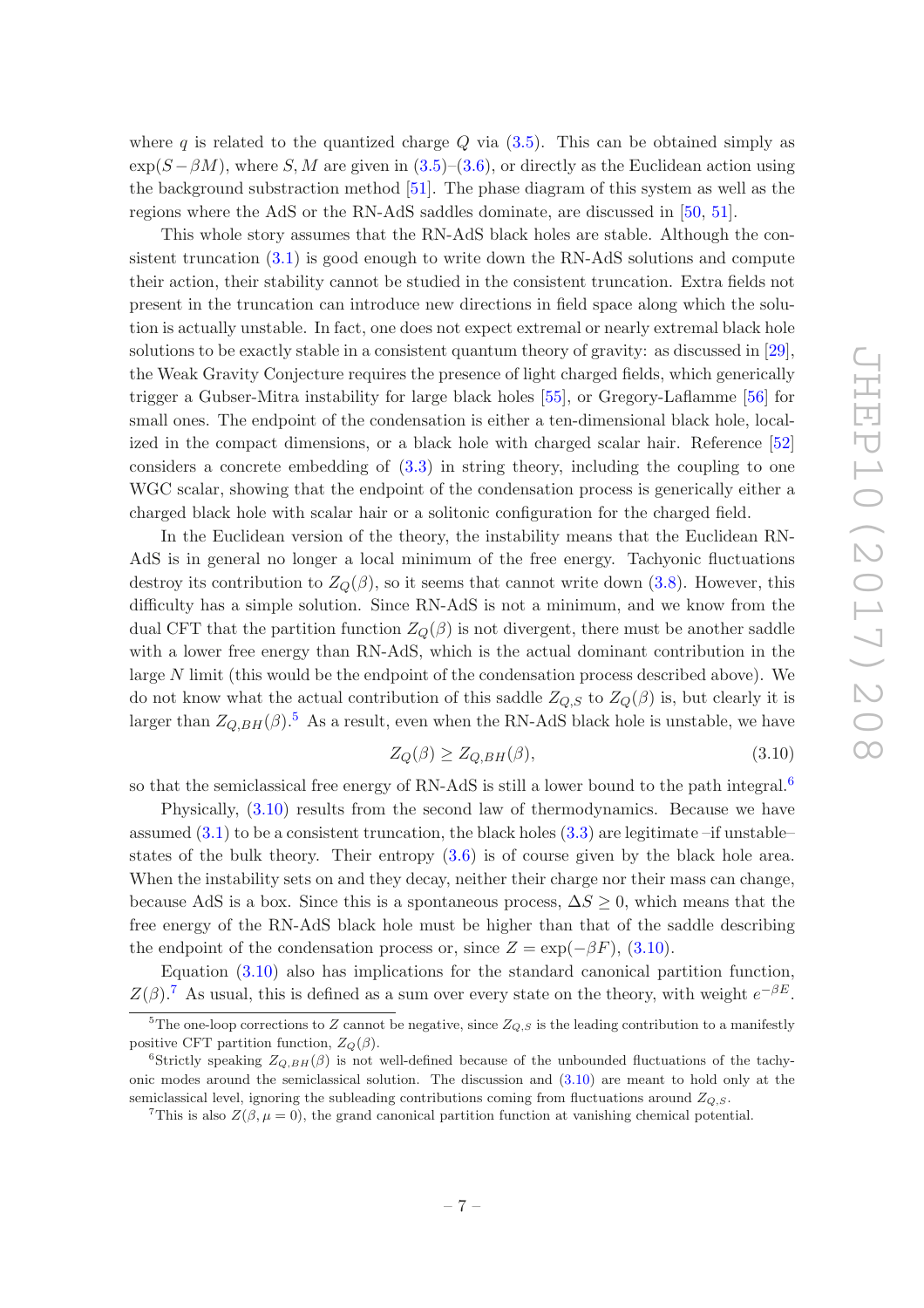Thus, it can be written as

<span id="page-8-1"></span>
$$
Z(\beta) = \sum_{\text{states}} e^{-\beta E} = \sum_{Q} \left( \sum_{\text{states w. charge } Q} e^{-\beta E} \right) = \sum_{Q} Z_Q(\beta) = Z_0(\beta) + \sum_{Q \neq 0} Z_Q(\beta). \tag{3.11}
$$

We have merely rearranged the sum over states in  $Z(\beta)$  in terms of sectors of different charge. Equation [\(3.10\)](#page-7-2) provides a bound on each of the terms of this sum; however, this doesn't mean that the Euclidean saddle that dominates  $Z_{\mathcal{O}}(\beta)$  is also a saddle in  $Z(\beta)$ , precisely because the charge is allowed to fluctuate in the latter ensemble.

On the other hand, the behavior of  $Z(\beta)$  as a function of  $\beta$  in a theory with an Einstein holographic dual has been understood since the inception of the AdS/CFT cor-respondence [\[54](#page-17-4)]. Just like we did for the charged partition function, one can write  $Z(\beta)$ as a path integral over  $S^{d-1} \times S^1$ , and one must sum over all the saddles of the path integral with the right asymptotic behavior. In a theory with an Einstein holographic dual, meaning that the low-energy effective field theory consists only of Einstein gravity plus a small number of fields of spin lower than two, there are only two such saddles: empty AdS space, dual to the low-temperature phase of the CFT, and the Schwarzschild-AdS black hole, which is  $(3.3)$  with  $Q = 0$ , dual to the high-temperature phase of the CFT. The free energy difference between the two is obtained by setting  $q = 0$  in [\(3.9\)](#page-6-4). There is a phase transition at the Hawking-Page temperature, at  $r_{+} = \ell$ ,

<span id="page-8-3"></span>
$$
\beta_{HP} \equiv \frac{2\pi\ell}{d-1}.\tag{3.12}
$$

The free energy (adjusted so that AdS has zero free energy) to leading order in  $N$  is therefore [\[57](#page-17-7)]

<span id="page-8-2"></span>
$$
\log Z_{\text{leading}}(\beta) \approx \begin{cases} 0 & \text{if } \beta > \beta_{HP} \\ F(x_+^0) & \text{if } \beta < \beta_{HP} \end{cases} + \mathcal{O}(\log N). \tag{3.13}
$$

The function  $F(x)$  and the dimensionless parameter  $x_+^0$  are defined in the appendix. Let us emphasize that this leading large N behavior of  $Z(\beta)$  is generic of any Einsteinian theory in the sense described above. Since we only have a small number of light fields in the effective field theory, their fluctuations around the semiclassical solution will amount to a subleading, logarithmic correction. In the large N limit, as interactions between the low-energy fields switch off, the thermodynamic behavior is controlled by the gravitational part of the action. We could take it as part of the definition of what it means for an AdS theory to have an Einstein dual. As we will now see, imposing this leads to a lower bound on the  $U(1)$  gauge coupling.

#### <span id="page-8-0"></span>4 Bounds involving the gauge coupling

In the decomposition [\(3.11\)](#page-8-1), it is clear that both the Schwarzschild-AdS black hole lives in (and dominates, at high temperatures) the  $Z_0(\beta)$  part of the partition function. This means that, at high temperatures and to leading order in N, we have

$$
Z_0 \ge Z_{\text{leading}}.\tag{4.1}
$$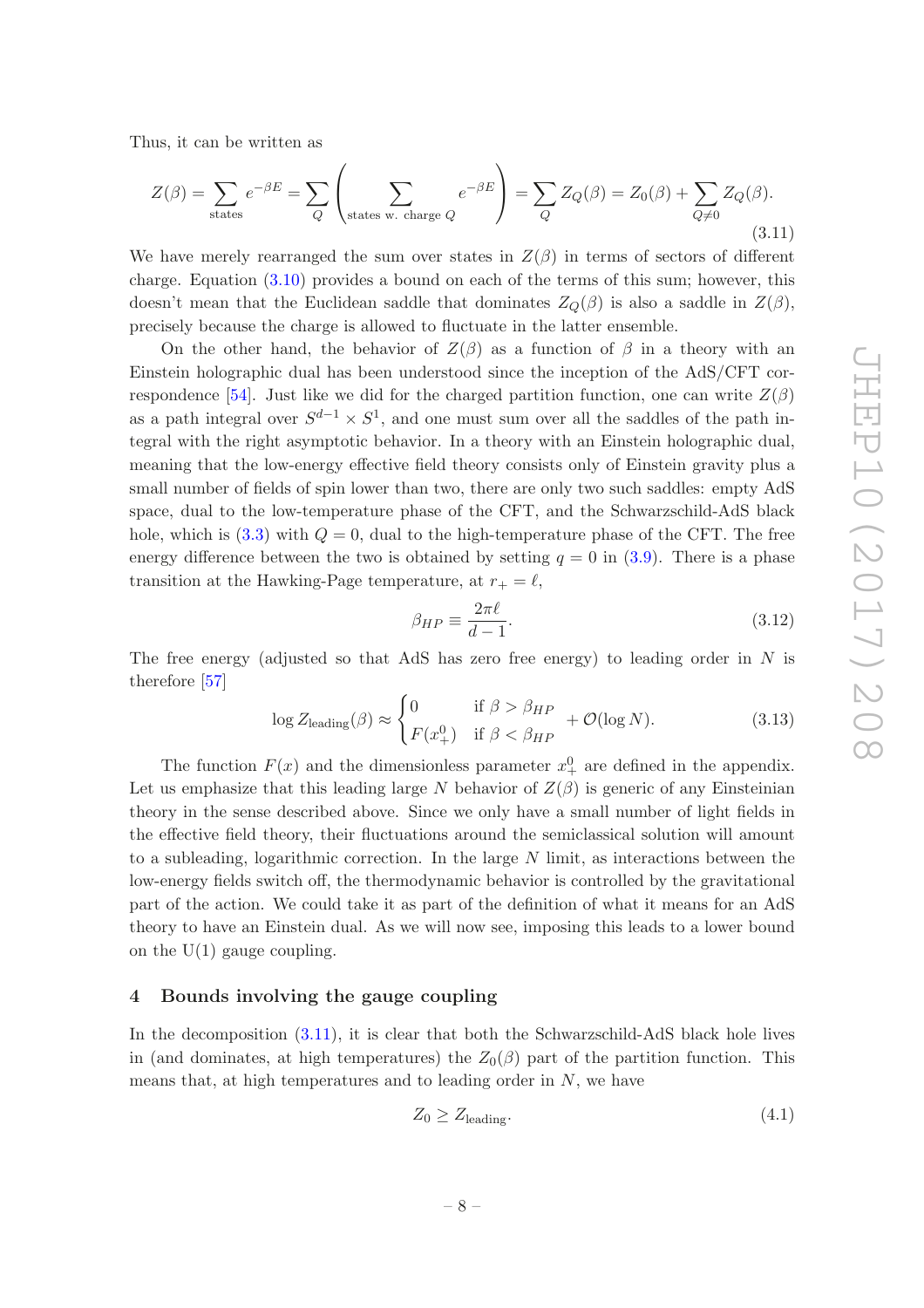Combining with  $(3.10)$ , we obtain

<span id="page-9-0"></span>
$$
Z(\beta) \ge Z_{\text{leading}} + \mathcal{Z}(\beta), \quad \mathcal{Z} \equiv \sum_{Q \neq 0} Z_{Q,BH}(\beta), \quad \Rightarrow \quad Z(\beta) \ge Z_{\text{leading}} \left(1 + \frac{\mathcal{Z}(\beta)}{Z_{\text{leading}}}\right).
$$
\n(4.2)

On the other hand, to correctly reproduce the black hole thermodynamics of the previous section, and in particular [\(3.13\)](#page-8-2), we should demand that, in the large N limit,  $Z(\beta)$  asymptotes to by  $Z_{\text{leading}}$ . This means that the second factor in the last equality of  $(4.2)$  must be a subleading correction; it must grow slower than  $Z_{\text{leading}}$  in the large N limit. Since both  $Z_{\text{leading}}$  and  $Z$  go as  $\exp(aN^2)$  in the large N limit for some a, this is equivalent to imposing

$$
Z_{\text{leading}}(\beta) \ge \mathcal{Z}(\beta). \tag{4.3}
$$

This inequality is a constraint on the theory. Using [\(3.9\)](#page-6-4), we can evaluate the right hand side explicitly, which is done in the appendix. The final result is

<span id="page-9-3"></span>
$$
\log \mathcal{Z}(\beta) \approx \begin{cases} F\left(\frac{1}{\Lambda \ell}\right) + \log \left(\frac{\kappa_{d+1}}{g\ell}\right) & \text{if } \beta > \beta_{HP} \\ + \mathcal{O}(\log N). \end{cases} \tag{4.4}
$$
  

$$
F(x_{+}) + \log \left(\frac{\kappa_{d+1}}{g\ell}\right) & \text{if } \beta < \beta_{HP}
$$

Here,  $F(x)$  (defined precisely in the appendix) is  $-\beta$  times the free energy of a charged black hole of temperature  $\beta$  and radius  $\ell x$ . The radius  $x_+$  is that of a charge one black hole, slightly above the Hawking-Page temperature, and is defined in the appendix. In what fol-lows, we will ignore the subleading logarithmic corrections.<sup>[8](#page-9-1)</sup> The bound  $Z(\beta) \geq Z(\beta)$  is naturally discussed in two different regimes, below and above the Hawking-Page transition:

• For  $\beta > \beta_{HP}$ , the free energy of a small, charged black hole  $-F((\Lambda \ell)^{-1})$  is positive. In order to have a sensible Einstein theory in the bulk, the free energy should be dominated by the AdS saddle, which has zero free energy. This imposes

$$
-F\left(\frac{1}{\Lambda\ell}\right) > \log\left(\frac{\kappa_{d+1}}{g\ell}\right),\tag{4.5}
$$

which is a constraint on the cutoff.  $F((\Lambda \ell)^{-1})$  is a linear decreasing function of  $\beta$ , so the strongest bound is obtained at  $\beta = \beta_{HP}$ . We get a lower bound to the cutoff of a theory with gauge coupling  $q$ ,

<span id="page-9-2"></span>
$$
\log\left(\frac{\kappa_{d+1}}{g\ell}\right) < \frac{\omega_{d-1}}{4G} (\Lambda \ell) \Lambda^{1-d}, \quad \text{or equivalently} \quad \Lambda^{d-2} < \frac{2\pi\omega_{d-1}\ell}{\log\left(\frac{\kappa_{d+1}}{g\ell}\right) \kappa_{d+1}^2}.\tag{4.6}
$$

Notice that we could drop the logarithmic dependence on  $\kappa_{d+1}$ , since it is a subleading logarithmic correction. Eq. [\(4.6\)](#page-9-2) then becomes a logarithmic relation between

<span id="page-9-1"></span><sup>8</sup>On top of being subleading, the contribution discussed in the appendix is not really reliable, since we are ignoring logarithmic corrections to  $\log Z_{BH,Q}(\beta)$  itself anyway. There is no hidden log g dependence in the logarithmic corrections we are dropping, because we are in the perturbative regime and the loop expansion of  $(3.1)$  in powers of g is reliable. This means that the quantum effective action is a smooth function of  $g$ , thus forbidding any  $\log g$  terms.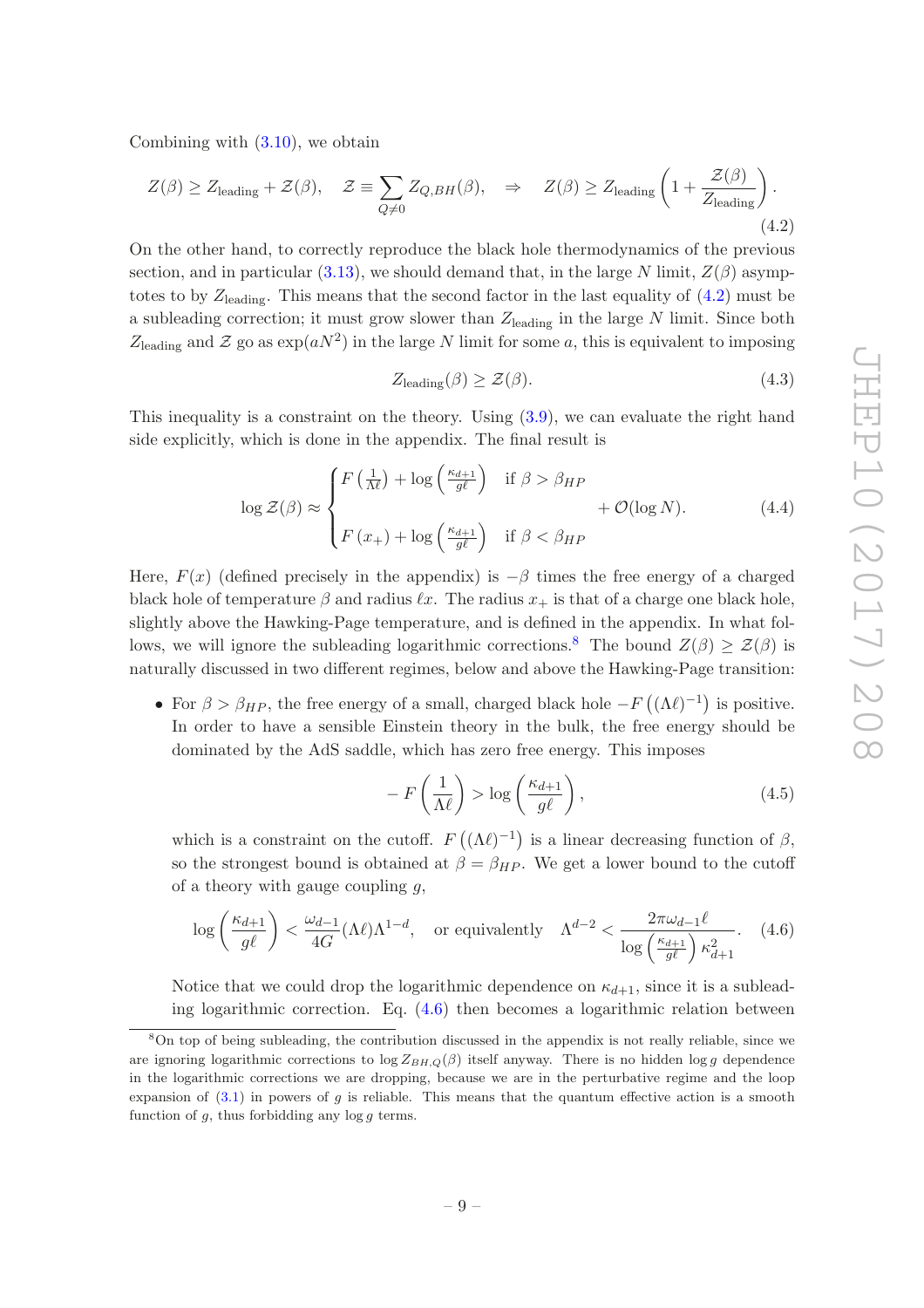the gauge coupling of the gauge theory, just like the one advocated in [\[22](#page-15-6)] based on the Bekenstein entropy bound. In fact, the first expression of  $(4.6)$  states precisely that the degeneracy of charged black hole states, which is controlled by g, should not exceed the Bekenstein-Hawking entropy of a black hole of radius  $(\ell \Lambda)^{\frac{1}{d-1}} \Lambda^{-1}$ . There are, however, several outstanding differences between the AdS result [\(4.6\)](#page-9-2) and the flat space one in  $[22]$ . First of all,  $(4.6)$  involves directly the AdS radius; as a result, it is a weaker bound than the flat space one in [\[22\]](#page-15-6). Clearly, this happens because the analysis of the low-temperature regime gets cut off at  $\beta = \beta_{HP}$ . Here, the contribution from large AdS black holes, which has no flat space parallel, starts dominating the partition function; as a result, while small black holes with  $\beta > \beta_{HP}$  do exist, the free energy does not see them. By contrast, in flat space, it is possible to analyze smaller black holes, up to temperatures of order  $\beta \sim \Lambda^{-1}$ ; in this case, one obtains a relationship

<span id="page-10-0"></span>
$$
\Lambda^{d-1} \lesssim \frac{1}{\kappa_{d+1}^2 \log\left(\frac{\kappa_{d+1}}{g\ell}\right)},\tag{4.7}
$$

which is precisely what [\[22](#page-15-6)] obtains. Eq. [\(4.6\)](#page-9-2) contains an extra factor  $\Lambda \ell \gg 1$  on the right-hand side. On the other hand, while the result [\(4.7\)](#page-10-0) relies on a holographic entropy bound  $[58, 59]$  $[58, 59]$  for which there is yet no general proof,  $(4.6)$  is a rigorous statement about quantum theories of gravity in AdS.

In principle, it should be possible to derive [\(4.7\)](#page-10-0) the AdS context by working in the microcanonical ensemble, where the small AdS black hole is the dominant saddle [\[60\]](#page-17-10). Free energies should be replaced by entropies, and the sum [\(3.11\)](#page-8-1) would be replaced by the requirement that the entropy of the charged sectors shouldn't exceed that of a neutral black hole; this is exactly the argument in [\[22\]](#page-15-6).

• In the high temperature regime  $\beta < \beta_{HP}$  we have a new scenario which, unlike the previous case, doesn't have an obvious parallel in flat space. Here, the bound becomes (removing the logarithmic dependence on  $\kappa_{d+1}$ )

<span id="page-10-2"></span>
$$
F(x_+^0) - F(x_+) \approx -F'(x_+^0)\delta x_+ > \log\left(\frac{\ell^{\frac{d-3}{2}}}{g}\right) \sim \log C_J.
$$
 (4.8)

After the pertinent substitutions, we get

<span id="page-10-1"></span>
$$
-F'(x_{+}^{0})\delta x_{+} = \frac{g^{2}}{\ell^{d-3}} \frac{\beta}{2\ell(d-2)} \left(\frac{\sqrt{4\pi^{2} - (\beta/\ell)^{2}(d-2)d} + 2\pi}{(\beta/\ell)d}\right)^{2-d}, \quad (4.9)
$$

which goes to zero as  $N \to \infty$ , because  $g \to 0$  in this limit. This would seem to imply that  $\log C_J \to 0$  in the large N limit, which certainly is not the case, but we must not forget that [\(4.9\)](#page-10-1) is only valid to leading order, that is to  $\mathcal{O}(N^2)$ . As a result, from [\(4.8\)](#page-10-2) and [\(4.9\)](#page-10-1) we can only conclude that  $\log C_J$  cannot grow faster than  $N^2$ in the large N limit. In other words,  $C_J$  must grow slower than  $\exp(\alpha N^2)$  for any  $\alpha$ in the large  $N$  limit. This immediately excludes a gauge coupling which vanishes as  $\exp(-N^2)$ , as advertised. In fact, the leading correction to the free energy  $F(x)$  away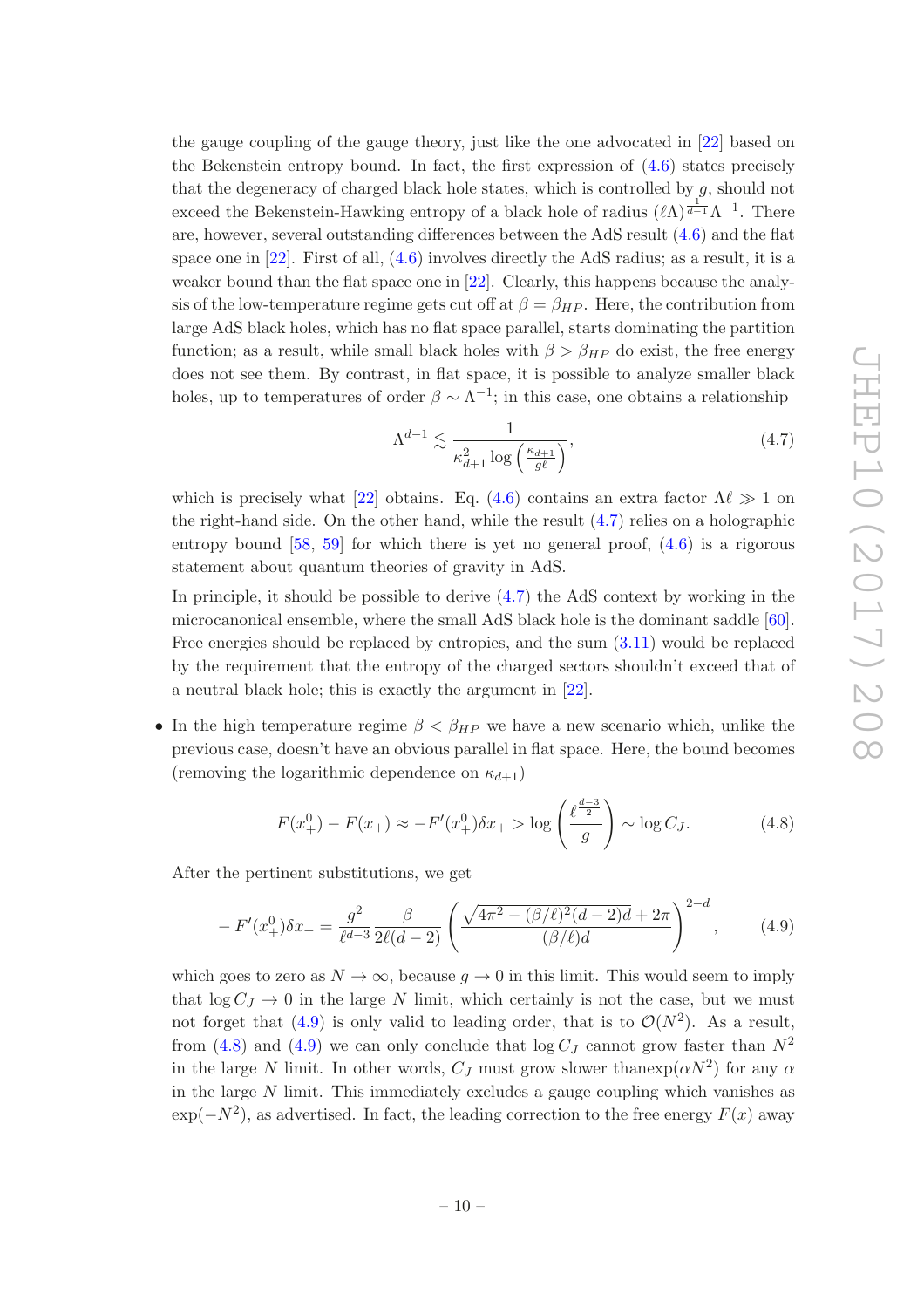from the semiclassical regime is usually logarithmic in  $N$  — there are no  $N^{\alpha} \log N$ terms for  $\alpha > 0$ . This is because in a weakly coupled Einsteinian theory, together with a small number of light fields, one expects to be able to compute the first quantum corrections using a loop expansion, which yields a  $log N$  correction. In this case, one can make the stronger statement that the gauge coupling cannot vanish faster than some power of  $1/N$ .

#### <span id="page-11-0"></span>5 Discussion and outlook

One of the motivations for this work was to see exactly what goes wrong when a gauge coupling becomes tiny in a controlled setup. This is the heuristic setup used in [\[4\]](#page-14-2) to argue for the WGC. In the AdS context, rather than an argument for the WGC, we obtain a bound on the large N behavior of the gauge coupling. This is independent of whether or not the effective field theory satisfies the WGC, as discussed in section [3.](#page-5-0)

The result of the previous section closes the loophole discussed in the Introduction: in principle, one could imagine a CFT with a large  $N$  limit and which satisfies Noether's theorem, such that the effective field theory arising from the  $1/N$  expansion has a global symmetry to all orders in  $1/N$ . However, consistency with the known features of the thermodynamics of a field theory with a Einstein holographic dual immediately requires that the gauge coupling should be visible in the large  $N$  perturbation theory expansion dual to the bulk low-energy effective field theory -meaning that, in the effective field theory around AdS, the symmetry must be gauged. More concretely, the gauge coupling cannot vanish, in the large  $N$  limit, as  $\exp(-N^2)$  or faster.

The result doesn't immediately help an effective field theorist trying to constrain the value of  $g$  in the AdS bulk. The constraint only refers to the behavior of the gauge coupling as a function of  $N$ , while in any concrete model  $N$  and  $q$  are fixed. It is only if we add the extra assumption that the bulk is far out into the large  $N$  regime — where every coupling is controlled by its leading large  $N$  behavior, and the hierarchies valid in the large  $N$  limit are respected<sup>[9](#page-11-1)</sup> — that the constraint becomes predictive:  $|\log q|$  should be much smaller than  $C_T$ , given by  $(2.2)$ . Even so, the constraint is not terribly helpful: for instance, if our universe had the same absolute value of  $\Lambda$  but opposite sign, we would get a constraint  $q \ge \exp(-10^{120}).$ 

A more interesting way to think about the bound is from the CFT side — as a constraint on the current two-point function of large N gauge theories. This constraint would be very difficult to derive in a bootstrap approach, since the four-point functions derived via Witten diagrams in AdS satisfy crossing symmetry automatically, order by order in  $1/N$ .

The constraint on the large  $N$  behavior of the gauge coupling constitutes a simple example of a Swampland constraint — with the caveats mentioned above — shown to hold in a controlled setting.

We have also recovered a weaker version of the logarithmic bound in [\[22\]](#page-15-6) relating the cutoff scale to the gauge coupling and the gravitational scale,  $\Lambda^{d-2} \lesssim (-\log g \kappa_{d+1}^2 \ell)^{-1}$ .

<span id="page-11-1"></span><sup>&</sup>lt;sup>9</sup>For instance, if g~  $N^{-\alpha}$ , N should be large enough that  $e^{-N^2} < N^{-\alpha}$ .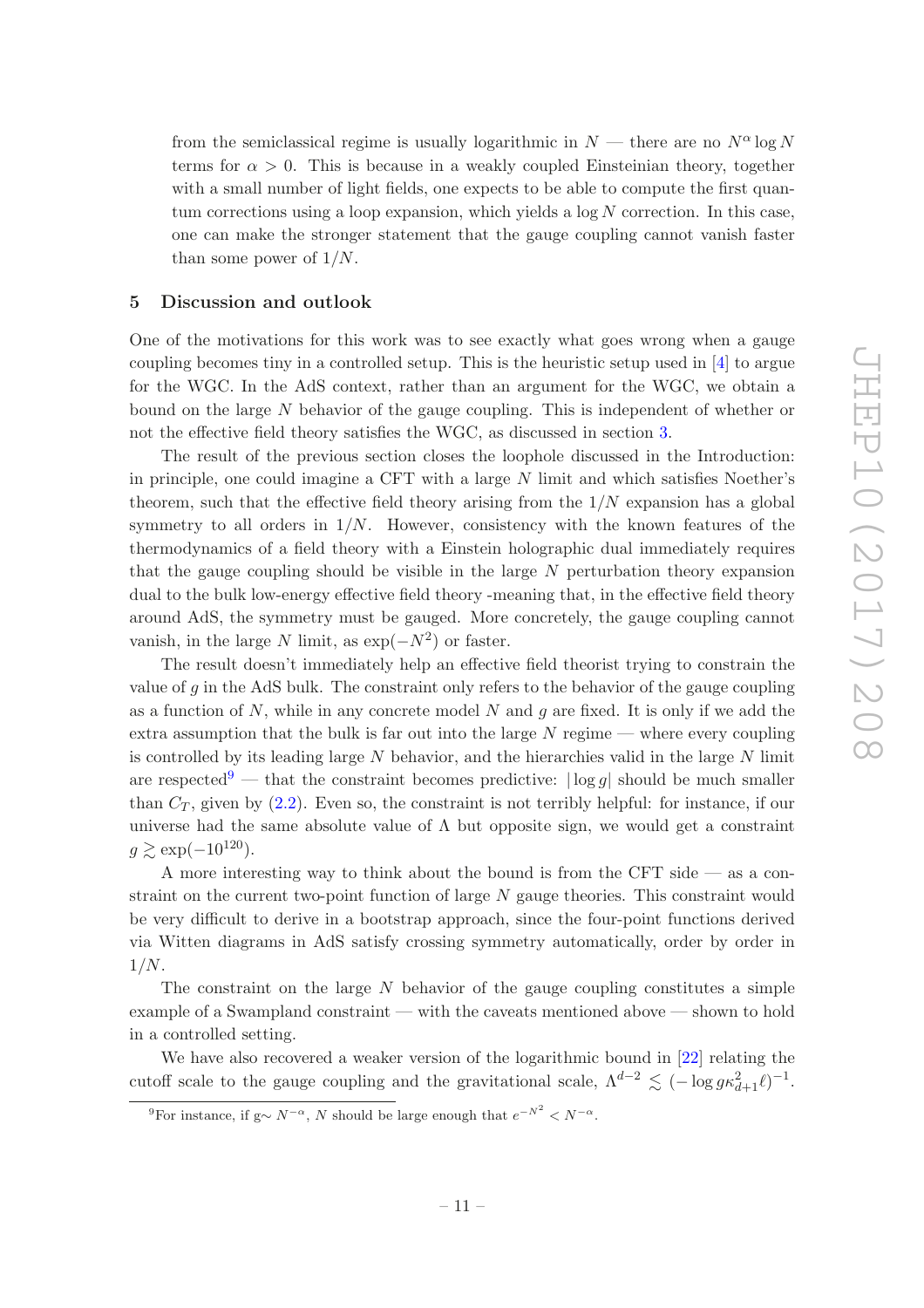The bound we obtain is not as strong as in flat space due to technical reasons; probably, the flat space result can be recovered in AdS as well by using the microcanonical ensemble.

The bounds discussed in this note are all very weak. In all likelihood, there are far better constraints applying to theories with global symmetries, like the magnetic Weak Gravity Conjecture or the similar version coming from the (sub)Lattice WGC [\[19](#page-15-3), [20\]](#page-15-4). In contrast to the bounds presented here, which are backed by concrete computations in a controlled setup, all the WGC variants remain conjectural. Nevertheless, it is interesting to compare the two. The sublattice WGC requires the existence of charged fields with masses  $m \lesssim Qg$ , for  $Q = k \cdot n, n = 1, 2, \ldots$  If g is tiny, and k not too large, there are too many light fields in the effective field theory, so it is not Einsteinian gravity: the WGC (crucially, with k not too large) seems to be telling us that tiny gauge couplings are not possible anyway. This is consistent with what is seen many stringy examples, where lowering g while keeping the Planck scale constant forces  $\alpha' \to \infty$ .

Although it leads to a strong constraint, the sublattice version of the WGC admits a loophole: the index of the sublattice  $k$  can, in principle, be arbitrarily large, and with this the effects of the WGC on the low-energy physics are diluted or disappear altogether. This might be a moot point since, as of now, there are no known examples of theories with a parametrically large sublattice index, and the current stringy evidence gives no reason to suspect this to be possible. By looking instead at the general thermodynamic arguments presented in this note, we exchange reach for control — the AdS bound obtained here stands on more solid footing, since the derivation only involves generic features of AdS effective theories which are well under control.

#### Acknowledgments

It is a pleasure to thank J. L. F. Barbón, Anton de la Fuente, Thomas Grimm, Luis Ibañez, Gary Shiu, Pablo Soler, Irene Valenzuela, Gianluca Zoccarato and especially William Cottrell, Joao Gomes and Prashant Saraswat for very useful discussions and comments. I am supported by a postdoctoral fellowship from ITF, Utrecht University.

#### <span id="page-12-0"></span>A Charged black hole contribution to the partition function

In this appendix we derive equation  $(4.4)$  of the main text. We need to evaluate

$$
\mathcal{Z}(\beta) \equiv \sum_{Q \neq 0} Z_{Q, BH}(\beta) = \sum_{Q \neq 0} \exp \left[ \frac{\omega_{d-1}}{2\kappa_{d+1}^2 \ell^2} \beta \left( r_+^d - \ell^2 r_+^{d-2} - (2d-3) \frac{\ell^2 q^2}{r_+^{d-2}} \right) \right]. \tag{A.1}
$$

For fixed  $\beta$ , the charge  $q^2$  is given as a function of the radius  $r_+$  by [\(3.7\)](#page-6-5). This is not a monotonic function, which means that sometimes there are up to three different black hole solutions with the same charge; in this case, we take  $Z_{Q,BH}$  to be the sum of all of them. In the large  $N$  limit, the sum over  $Q$  becomes an integral, which we rewrite in terms of  $x \equiv r_+/\ell$ . The integration region R is determined by requiring  $Q^2 \geq 1$  or, equivalently,

<span id="page-12-1"></span>
$$
q^2 \ge q_0^2 = \frac{g^2 \kappa_{d+1}^2}{(d-2)(d-1)\omega_{d-1}^2}.
$$
\n(A.2)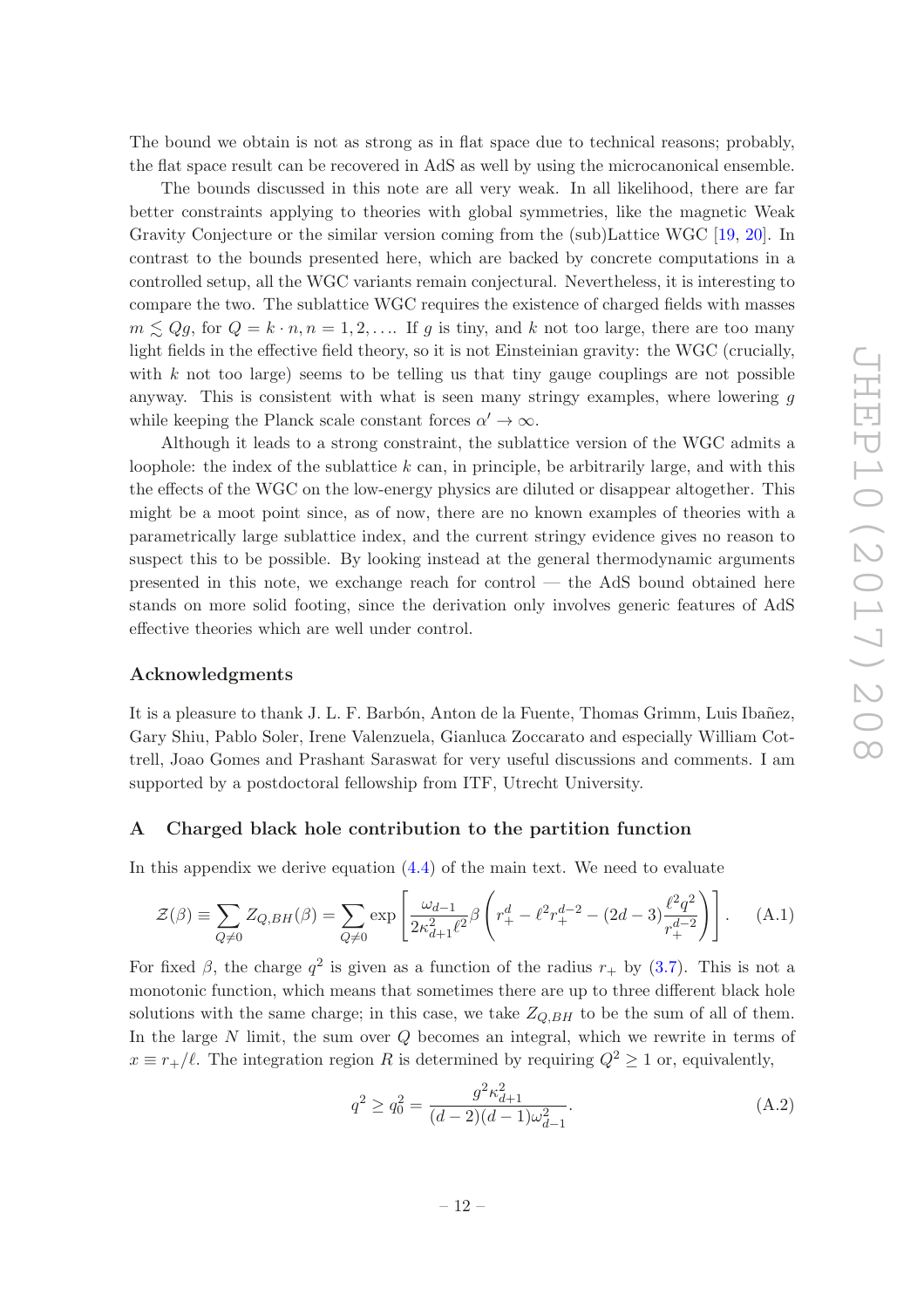Using [\(3.7\)](#page-6-5), this becomes  $R = [x_{\min}, x_{-}] \cup [x_{+}, \infty)$ , with

$$
x_{\pm} = x_{\pm}^{0} + \delta x_{\pm}, \quad x_{\pm}^{0} = \frac{\ell \left(2\pi \pm \sqrt{4\pi^{2} - (\beta/\ell)^{2}(d-2)d}\right)}{\beta d},
$$

$$
\delta x_{\pm} = \frac{(\beta/\ell)(x_{\pm}^{0})^{5-2d}}{2(d-1)\left((\beta/\ell)\left((d-1)d(x_{\pm}^{0})^{2} + (d-2)^{2}\right) + 2\pi(3-2d)x_{\pm}^{0}\right)}\frac{g^{2}\kappa^{2}}{\ell^{2d-4}\omega_{d-1}^{2}}, \quad (A.3)
$$

to first order in  $g^2 \kappa^2 / \ell^{2d-4}$ . When the discriminant vanishes, the integration region becomes  $x > 0$ . This happens in the low-temperature regime, close to extremality, when

$$
\beta > \beta_c \equiv \frac{2\pi\ell}{\sqrt{d(d-2)}}.\tag{A.4}
$$

Thus we obtain

$$
\mathcal{Z}(\beta) \approx \frac{\ell^{d-2}\omega_{d-1}}{g\kappa_{d+1}} \int_{R} dx \, x^{d-3} |G(x)| \exp(F(x)),
$$
\n
$$
F(x) \equiv -\frac{\omega_{d-1}\ell^{d-1}}{16\pi G} \frac{2x^{d-2} \left(2\pi (3 - 2d)x + (\beta/\ell)(d-1)\left((d-1)x^2 + d - 2\right)\right)}{(d-2)},
$$
\n
$$
G(x) \equiv \sqrt{d-1} \frac{\left(2\pi (3 - 2d)x + (\beta/\ell)\left(d(d-1)x^2 + (d-2)^2\right)\right)}{\sqrt{(\beta/\ell)\left((\beta/\ell)\left(dx^2 + d - 2\right) - 4\pi x\right)}}.
$$
\n(A.5)

We now need to specify  $x_{\text{min}}$ . Naively,  $(A.2)$  suggests  $x_{\text{min}} = 0$ , which corresponds to very small charged black holes. However, although we assumed the Einstein-Maxwell action [\(3.1\)](#page-5-1) to be a consistent truncation, there will be some UV cutoff scale  $\Lambda$ , which we can take to scale with  $M_P$ , at which corrections become important. Thus, we will take  $x_{\min} = 1/(\Lambda \ell).$ 

The prefactor  $1/G \sim N^2$  in  $F(x)$  makes it clear that the integrand grows like  $N^2$  (like  $C_T$ ) in the large N limit, so that a saddle point approximation is appropriate.  $F(x)$  has two saddle points, located at

$$
x_{\pm}^{s} = \frac{(2d-3)\pi \pm \sqrt{\pi^{2}(2d-3)^{2} - (\beta/\ell)^{2}(d-2)^{2}(d-1)d}}{(\beta/\ell)(d-1)d}.
$$
 (A.6)

For  $d > 3$ , there is a third saddle, located at  $x = 0$ . These coincide with the extrema of  $q<sup>2</sup>$ as a function of x. This means that the minimum at  $x_{-}^{s}$  is always in the first intervals of R, while the maximum at  $x_+^s$  is not in R (this corresponds to the minimum of  $q^2$ , which is necessarily negative). The maxima and minima disappear precisely at  $\beta = \beta_c$ , when the two intervals of R join into one; this means that for low temperatures there are no saddles (other than the one at  $x = 0$ ) and  $F(x)$  is monotonically decreasing.

In the first interval of R, the integral is dominated by the contributions near  $x = 0$ ; the saddle at  $x_{-}^{s}$  is always subdominant. This means that the integral is controlled by the behavior at  $x_{\min}$ . In the second interval, the integrand is a decreasing function of x, so that the integral is controlled by its value around  $x_+$ . If  $F(x_+) > 0$ , this contribution will grow as  $e^{F(x_+)}$  in the large N limit, and therefore will dominate  $\mathcal{Z}(\beta)$ ; if  $F(x_+) < 0$ , the saddle will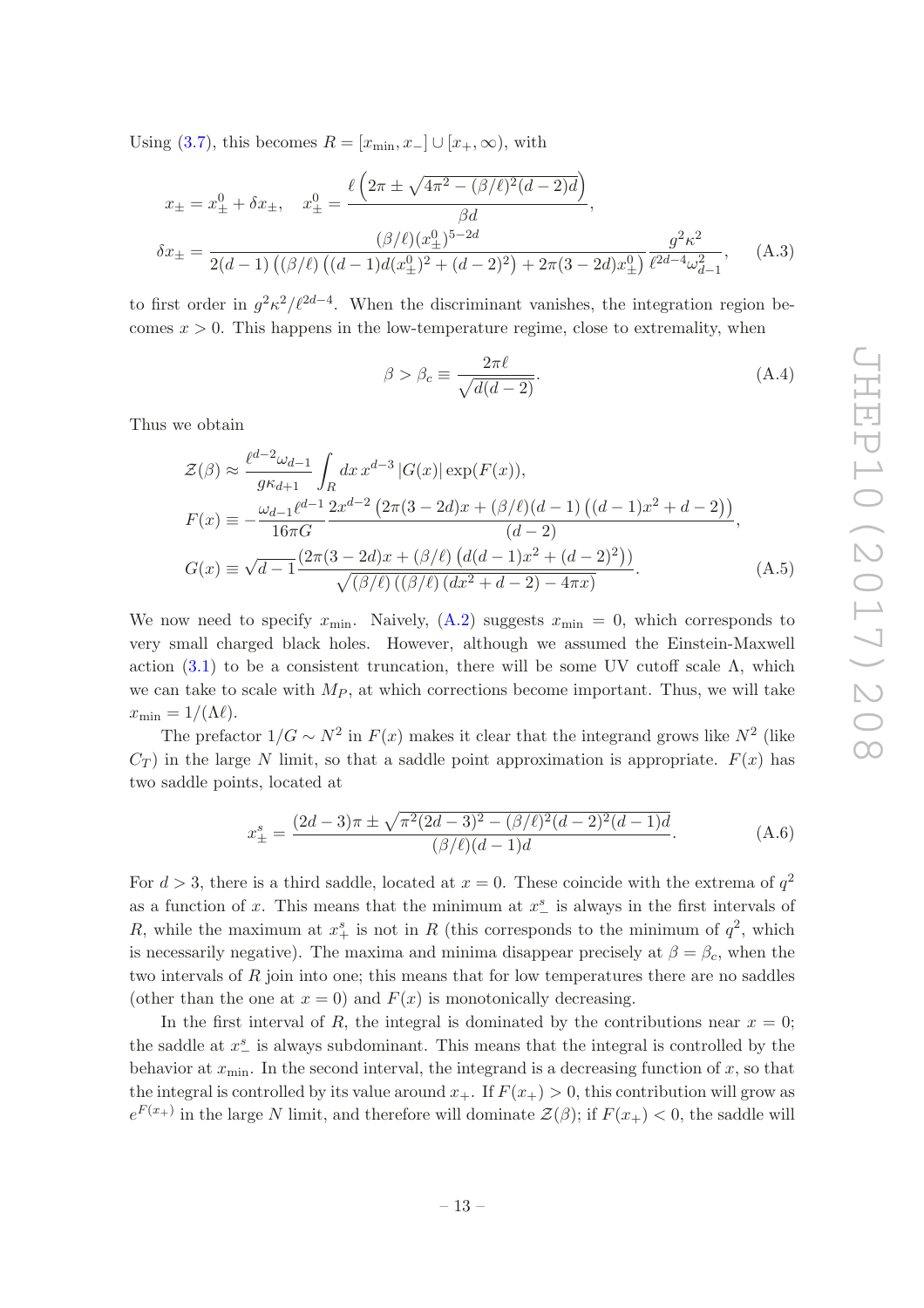be again subdominant and the dominant contribution will come from  $x \approx 0$ . The transition point  $F(x_{+}) = 0$  happens precisely at the Hawking-Page temperature  $\beta_{HP}$ , eq. [\(3.12\)](#page-8-3).

So, to sum up, for  $\beta > \beta_{HP}$ , the partition function is dominated by the region around  $x \approx x_{\text{min}}$ , which is the maximum in the integration region; by contrast, for  $\beta > \beta_{HP}$ , Z will be dominated by the contribution around  $x = x +$ , where F again attains its maximum over R. All that is left is to evaluate the contributions at  $x = x_{\min}, x_+$ :

• Since  $x = x_{\text{min}}$  is not a maximum, the leading term in the Taylor expansion is linear in x, so that a change of variables  $u^2 = (x - x_{\text{min}})$  makes F quadratic. Applying again the saddle point formula, we obtain

<span id="page-14-4"></span>
$$
\mathcal{Z}(\beta) \approx \frac{\kappa_{d+1}}{g\ell} e^{F(x_{\min})} \frac{d-2}{\sqrt{(\beta/\ell)(d-1)\left((\beta/\ell)\left(dx_{\min}^2 + d - 2\right) - 4\pi x_{\min}\right)}}. \tag{A.7}
$$

• Again  $x = x_+$  is not a maximum, so doing the same as above, we get  $(A.7)$  again, with  $x_+$  instead of  $x_{\min}$ .

Taking logarithms and dropping the subleading contribution coming from the last factor of  $(A.7)$ , we recover equation  $(4.4)$  of the main text.

Open Access. This article is distributed under the terms of the Creative Commons Attribution License [\(CC-BY 4.0\)](https://creativecommons.org/licenses/by/4.0/), which permits any use, distribution and reproduction in any medium, provided the original author(s) and source are credited.

#### References

- <span id="page-14-0"></span>[1] C. Vafa, The string landscape and the swampland, [hep-th/0509212](https://arxiv.org/abs/hep-th/0509212) [IN[SPIRE](https://inspirehep.net/search?p=find+EPRINT+hep-th/0509212)].
- [2] H. Ooguri and C. Vafa, On the geometry of the string landscape and the swampland, [Nucl. Phys.](https://doi.org/10.1016/j.nuclphysb.2006.10.033) B 766 (2007) 21 [[hep-th/0605264](https://arxiv.org/abs/hep-th/0605264)] [IN[SPIRE](https://inspirehep.net/search?p=find+EPRINT+hep-th/0605264)].
- <span id="page-14-1"></span>[3] A. Adams, N. Arkani-Hamed, S. Dubovsky, A. Nicolis and R. Rattazzi, *Causality, analyticity* and an IR obstruction to UV completion, JHEP 10 [\(2006\) 014](https://doi.org/10.1088/1126-6708/2006/10/014) [[hep-th/0602178](https://arxiv.org/abs/hep-th/0602178)] [IN[SPIRE](https://inspirehep.net/search?p=find+EPRINT+hep-th/0602178)].
- <span id="page-14-2"></span>[4] N. Arkani-Hamed, L. Motl, A. Nicolis and C. Vafa, The string landscape, black holes and gravity as the weakest force, JHEP  $06$  [\(2007\) 060](https://doi.org/10.1088/1126-6708/2007/06/060) [[hep-th/0601001](https://arxiv.org/abs/hep-th/0601001)] [IN[SPIRE](https://inspirehep.net/search?p=find+EPRINT+hep-th/0601001)].
- <span id="page-14-3"></span>[5] A. de la Fuente, P. Saraswat and R. Sundrum, Natural inflation and quantum gravity, [Phys. Rev. Lett.](https://doi.org/10.1103/PhysRevLett.114.151303) 114 (2015) 151303 [[arXiv:1412.3457](https://arxiv.org/abs/1412.3457)] [IN[SPIRE](https://inspirehep.net/search?p=find+EPRINT+arXiv:1412.3457)].
- [6] T. Rudelius, On the possibility of large axion moduli spaces, JCAP 04 [\(2015\) 049](https://doi.org/10.1088/1475-7516/2015/04/049) [[arXiv:1409.5793](https://arxiv.org/abs/1409.5793)] [IN[SPIRE](https://inspirehep.net/search?p=find+EPRINT+arXiv:1409.5793)].
- [7] T. Rudelius, *Constraints on axion inflation from the weak gravity conjecture*,  $JCAP$  09 [\(2015\) 020](https://doi.org/10.1088/1475-7516/2015/09/020) [[arXiv:1503.00795](https://arxiv.org/abs/1503.00795)] [IN[SPIRE](https://inspirehep.net/search?p=find+EPRINT+arXiv:1503.00795)].
- [8] M. Montero, A.M. Uranga and I. Valenzuela, Transplanckian axions!?, JHEP 08 [\(2015\) 032](https://doi.org/10.1007/JHEP08(2015)032) [[arXiv:1503.03886](https://arxiv.org/abs/1503.03886)] [IN[SPIRE](https://inspirehep.net/search?p=find+EPRINT+arXiv:1503.03886)].
- [9] J. Brown, W. Cottrell, G. Shiu and P. Soler, Fencing in the swampland: quantum gravity constraints on large field inflation, JHEP  $10$  [\(2015\) 023](https://doi.org/10.1007/JHEP10(2015)023) [[arXiv:1503.04783](https://arxiv.org/abs/1503.04783)] [IN[SPIRE](https://inspirehep.net/search?p=find+EPRINT+arXiv:1503.04783)].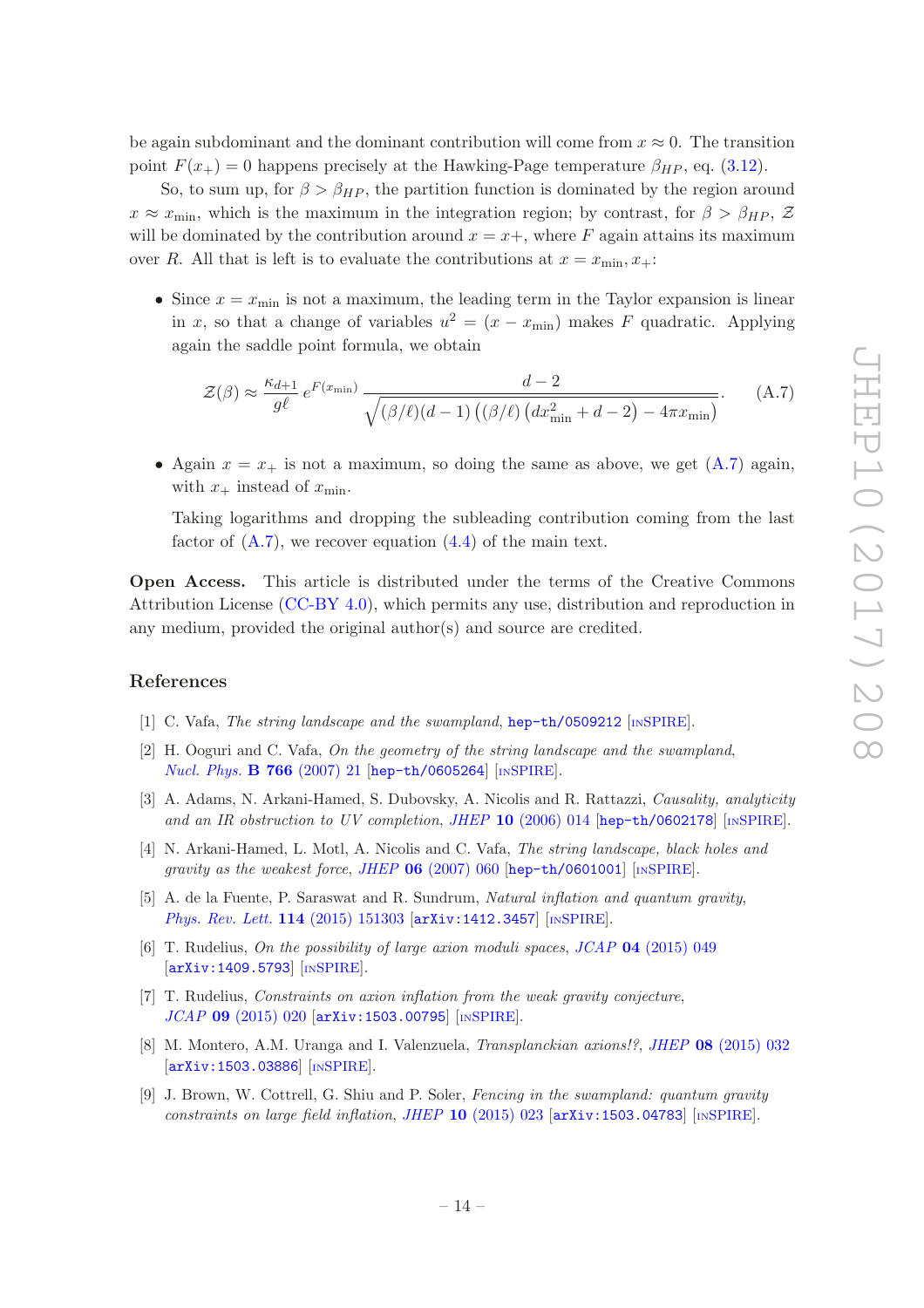- [10] T.C. Bachlechner, C. Long and L. McAllister, Planckian axions and the weak gravity conjecture, JHEP 01 [\(2016\) 091](https://doi.org/10.1007/JHEP01(2016)091) [[arXiv:1503.07853](https://arxiv.org/abs/1503.07853)] [IN[SPIRE](https://inspirehep.net/search?p=find+EPRINT+arXiv:1503.07853)].
- [11] A. Hebecker, P. Mangat, F. Rompineve and L.T. Witkowski, Winding out of the swamp: evading the weak gravity conjecture with F-term winding inflation?, [Phys. Lett.](https://doi.org/10.1016/j.physletb.2015.07.026) **B 748** (2015) 455 [[arXiv:1503.07912](https://arxiv.org/abs/1503.07912)] [IN[SPIRE](https://inspirehep.net/search?p=find+EPRINT+arXiv:1503.07912)].
- [12] J. Brown, W. Cottrell, G. Shiu and P. Soler, On axionic field ranges, loopholes and the weak qravity conjecture, JHEP  $04$  [\(2016\) 017](https://doi.org/10.1007/JHEP04(2016)017)  $\left[$ [arXiv:1504.00659](https://arxiv.org/abs/1504.00659) $\right]$   $\left[$ IN[SPIRE](https://inspirehep.net/search?p=find+EPRINT+arXiv:1504.00659) $\right]$ .
- [13] D. Junghans, Large-field inflation with multiple axions and the weak gravity conjecture, JHEP 02 [\(2016\) 128](https://doi.org/10.1007/JHEP02(2016)128) [[arXiv:1504.03566](https://arxiv.org/abs/1504.03566)] [IN[SPIRE](https://inspirehep.net/search?p=find+EPRINT+arXiv:1504.03566)].
- [14] E. Palti, On natural inflation and moduli stabilisation in string theory, JHEP 10 [\(2015\) 188](https://doi.org/10.1007/JHEP10(2015)188) [[arXiv:1508.00009](https://arxiv.org/abs/1508.00009)] [IN[SPIRE](https://inspirehep.net/search?p=find+EPRINT+arXiv:1508.00009)].
- <span id="page-15-8"></span>[15] B. Heidenreich, M. Reece and T. Rudelius, Sharpening the weak gravity conjecture with dimensional reduction, JHEP  $02$  [\(2016\) 140](https://doi.org/10.1007/JHEP02(2016)140)  $\text{arXiv:1509.06374}$  $\text{arXiv:1509.06374}$  $\text{arXiv:1509.06374}$  [IN[SPIRE](https://inspirehep.net/search?p=find+EPRINT+arXiv:1509.06374)].
- [16] K. Kooner, S. Parameswaran and I. Zavala, Warping the weak gravity conjecture, [Phys. Lett.](https://doi.org/10.1016/j.physletb.2016.05.082) **B 759** (2016) 402 [[arXiv:1509.07049](https://arxiv.org/abs/1509.07049)] [IN[SPIRE](https://inspirehep.net/search?p=find+EPRINT+arXiv:1509.07049)].
- [17] B. Heidenreich, M. Reece and T. Rudelius, Weak gravity strongly constrains large-field axion inflation, JHEP 12 [\(2015\) 108](https://doi.org/10.1007/JHEP12(2015)108) [[arXiv:1506.03447](https://arxiv.org/abs/1506.03447)] [IN[SPIRE](https://inspirehep.net/search?p=find+EPRINT+arXiv:1506.03447)].
- [18] L.E. Ibáñez, M. Montero, A. Uranga and I. Valenzuela, *Relaxion monodromy and the weak* gravity conjecture, JHEP  $04$  [\(2016\) 020](https://doi.org/10.1007/JHEP04(2016)020)  $\text{arXiv:1512.00025}$  $\text{arXiv:1512.00025}$  $\text{arXiv:1512.00025}$  [IN[SPIRE](https://inspirehep.net/search?p=find+EPRINT+arXiv:1512.00025)].
- <span id="page-15-3"></span>[19] M. Montero, G. Shiu and P. Soler, The weak gravity conjecture in three dimensions, JHEP 10 [\(2016\) 159](https://doi.org/10.1007/JHEP10(2016)159) [[arXiv:1606.08438](https://arxiv.org/abs/1606.08438)] [IN[SPIRE](https://inspirehep.net/search?p=find+EPRINT+arXiv:1606.08438)].
- <span id="page-15-4"></span>[20] B. Heidenreich, M. Reece and T. Rudelius, Evidence for a sublattice weak gravity conjecture, JHEP 08 [\(2017\) 025](https://doi.org/10.1007/JHEP08(2017)025) [[arXiv:1606.08437](https://arxiv.org/abs/1606.08437)] [IN[SPIRE](https://inspirehep.net/search?p=find+EPRINT+arXiv:1606.08437)].
- [21] A. Hebecker, P. Mangat, S. Theisen and L.T. Witkowski, Can gravitational instantons really constrain axion inflation?, JHEP  $02$  [\(2017\) 097](https://doi.org/10.1007/JHEP02(2017)097)  $\text{arXiv:1607.06814}$  $\text{arXiv:1607.06814}$  $\text{arXiv:1607.06814}$  [IN[SPIRE](https://inspirehep.net/search?p=find+EPRINT+arXiv:1607.06814)].
- <span id="page-15-6"></span>[22] P. Saraswat, Weak gravity conjecture and effective field theory, Phys. Rev. D 95 [\(2017\) 025013](https://doi.org/10.1103/PhysRevD.95.025013) [[arXiv:1608.06951](https://arxiv.org/abs/1608.06951)] [IN[SPIRE](https://inspirehep.net/search?p=find+EPRINT+arXiv:1608.06951)].
- [23] A. Herraez and L.E. Ibáñez, An axion-induced  $SM/MSSM$  Higgs landscape and the weak gravity conjecture, JHEP  $02$  [\(2017\) 109](https://doi.org/10.1007/JHEP02(2017)109)  $\text{arXiv:1610.08836}$  $\text{arXiv:1610.08836}$  $\text{arXiv:1610.08836}$  [IN[SPIRE](https://inspirehep.net/search?p=find+EPRINT+arXiv:1610.08836)].
- <span id="page-15-7"></span>[24] H. Ooguri and C. Vafa, Non-supersymmetric AdS and the swampland,  $arXiv:1610.01533$ [IN[SPIRE](https://inspirehep.net/search?p=find+EPRINT+arXiv:1610.01533)].
- [25] W. Cottrell, G. Shiu and P. Soler, Weak gravity conjecture and extremal black holes, [PoS\(CORFU2016\)130](https://pos.sissa.it/contribution?id=PoS(CORFU2016)130) [[arXiv:1611.06270](https://arxiv.org/abs/1611.06270)] [IN[SPIRE](https://inspirehep.net/search?p=find+EPRINT+arXiv:1611.06270)].
- <span id="page-15-0"></span>[26] A. Hebecker, P. Henkenjohann and L.T. Witkowski, What is the magnetic weak gravity conjecture for axions?, Fortsch. Phys.  $65$  [\(2017\) 1700011](https://doi.org/10.1002/prop.201700011) [[arXiv:1701.06553](https://arxiv.org/abs/1701.06553)] [IN[SPIRE](https://inspirehep.net/search?p=find+EPRINT+arXiv:1701.06553)].
- <span id="page-15-1"></span>[27] E. Palti, The weak gravity conjecture and scalar fields, JHEP 08 [\(2017\) 034](https://doi.org/10.1007/JHEP08(2017)034) [[arXiv:1705.04328](https://arxiv.org/abs/1705.04328)] [IN[SPIRE](https://inspirehep.net/search?p=find+EPRINT+arXiv:1705.04328)].
- <span id="page-15-2"></span>[28] A. Hebecker and P. Soler, The weak gravity conjecture and the axionic black hole paradox, JHEP 09 [\(2017\) 036](https://doi.org/10.1007/JHEP09(2017)036) [[arXiv:1702.06130](https://arxiv.org/abs/1702.06130)] [IN[SPIRE](https://inspirehep.net/search?p=find+EPRINT+arXiv:1702.06130)].
- <span id="page-15-5"></span>[29] Y. Nakayama and Y. Nomura, Weak gravity conjecture in the AdS/CFT correspondence, Phys. Rev. **D 92** [\(2015\) 126006](https://doi.org/10.1103/PhysRevD.92.126006) [[arXiv:1509.01647](https://arxiv.org/abs/1509.01647)] [IN[SPIRE](https://inspirehep.net/search?p=find+EPRINT+arXiv:1509.01647)].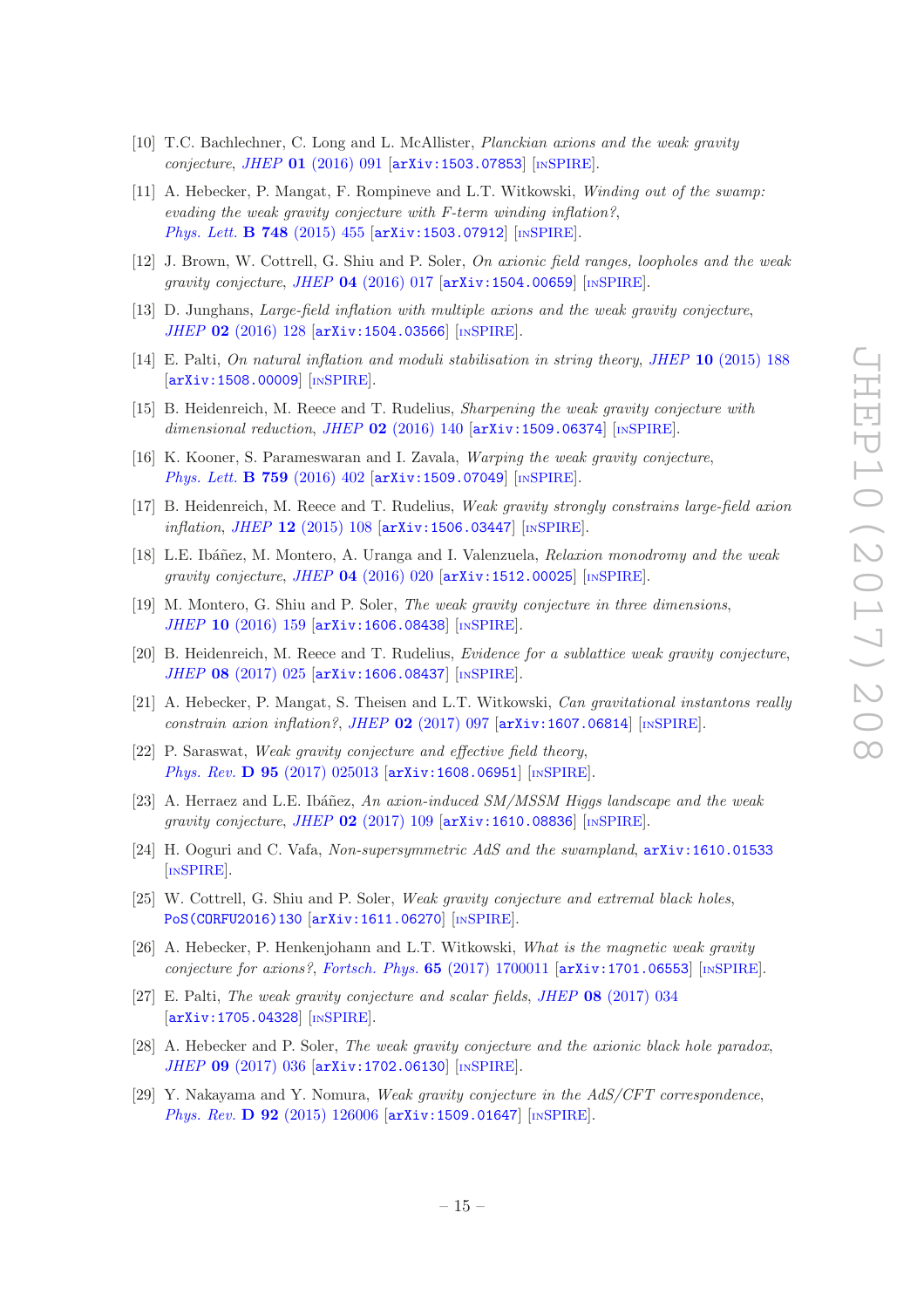- <span id="page-16-0"></span>[30] D. Klaewer and E. Palti, Super-Planckian spatial field variations and quantum gravity, JHEP 01 [\(2017\) 088](https://doi.org/10.1007/JHEP01(2017)088) [[arXiv:1610.00010](https://arxiv.org/abs/1610.00010)] [IN[SPIRE](https://inspirehep.net/search?p=find+EPRINT+arXiv:1610.00010)].
- <span id="page-16-1"></span>[31] M. Montero, A.M. Uranga and I. Valenzuela, A Chern-Simons pandemic, JHEP 07 [\(2017\) 123](https://doi.org/10.1007/JHEP07(2017)123) [[arXiv:1702.06147](https://arxiv.org/abs/1702.06147)] [IN[SPIRE](https://inspirehep.net/search?p=find+EPRINT+arXiv:1702.06147)].
- <span id="page-16-2"></span>[32] L.F. Abbott and M.B. Wise, *Wormholes and global symmetries*, [Nucl. Phys.](https://doi.org/10.1016/0550-3213(89)90503-8) **B 325** (1989) 687 [IN[SPIRE](https://inspirehep.net/search?p=find+J+%22Nucl.Phys.,B325,687%22)].
- [33] S.R. Coleman and K.-M. Lee, *Wormholes made without massless matter fields*, [Nucl. Phys.](https://doi.org/10.1016/0550-3213(90)90149-8) **B 329** (1990) 387 [IN[SPIRE](https://inspirehep.net/search?p=find+J+%22Nucl.Phys.,B329,387%22)].
- [34] R. Kallosh, A.D. Linde, D.A. Linde and L. Susskind, *Gravity and global symmetries*, [Phys. Rev.](https://doi.org/10.1103/PhysRevD.52.912) **D 52** (1995) 912 [[hep-th/9502069](https://arxiv.org/abs/hep-th/9502069)] [IN[SPIRE](https://inspirehep.net/search?p=find+EPRINT+hep-th/9502069)].
- <span id="page-16-3"></span>[35] T. Banks and N. Seiberg, Symmetries and strings in field theory and gravity, Phys. Rev. **D 83** [\(2011\) 084019](https://doi.org/10.1103/PhysRevD.83.084019) [[arXiv:1011.5120](https://arxiv.org/abs/1011.5120)] [IN[SPIRE](https://inspirehep.net/search?p=find+EPRINT+arXiv:1011.5120)].
- <span id="page-16-4"></span>[36] L. Susskind, *Trouble for remnants*, [hep-th/9501106](https://arxiv.org/abs/hep-th/9501106) [IN[SPIRE](https://inspirehep.net/search?p=find+EPRINT+hep-th/9501106)].
- <span id="page-16-5"></span>[37] T. Banks and L.J. Dixon, Constraints on string vacua with space-time supersymmetry, [Nucl. Phys.](https://doi.org/10.1016/0550-3213(88)90523-8) **B 307** (1988) 93 [IN[SPIRE](https://inspirehep.net/search?p=find+J+%22Nucl.Phys.,B307,93%22)].
- <span id="page-16-6"></span>[38] C. Beem, M. Lemos, P. Liendo, L. Rastelli and B.C. van Rees, The N = 2 superconformal  $bootstrap, JHEP$  03 [\(2016\) 183](https://doi.org/10.1007/JHEP03(2016)183)  $[arXiv:1412.7541] [$  $[arXiv:1412.7541] [$  $[arXiv:1412.7541] [$ IN[SPIRE](https://inspirehep.net/search?p=find+EPRINT+arXiv:1412.7541)].
- <span id="page-16-7"></span>[39] D. Simmons-Duffin, The conformal bootstrap, in Proceedings, Theoretical Advanced Study Institute in Elementary Particle Physics: New Frontiers in Fields and Strings (TASI 2015), Boulder CO U.S.A., 1–26 June 2015, pg. 1 [[arXiv:1602.07982](https://arxiv.org/abs/1602.07982)] [IN[SPIRE](https://inspirehep.net/search?p=find+EPRINT+arXiv:1602.07982)].
- <span id="page-16-8"></span>[40] I. Heemskerk, J. Penedones, J. Polchinski and J. Sully, *Holography from conformal field* theory, JHEP 10 [\(2009\) 079](https://doi.org/10.1088/1126-6708/2009/10/079) [[arXiv:0907.0151](https://arxiv.org/abs/0907.0151)] [IN[SPIRE](https://inspirehep.net/search?p=find+EPRINT+arXiv:0907.0151)].
- [41] A.L. Fitzpatrick, J. Kaplan, J. Penedones, S. Raju and B.C. van Rees, A natural language for AdS/CFT correlators, JHEP 11 [\(2011\) 095](https://doi.org/10.1007/JHEP11(2011)095) [[arXiv:1107.1499](https://arxiv.org/abs/1107.1499)] [IN[SPIRE](https://inspirehep.net/search?p=find+EPRINT+arXiv:1107.1499)].
- <span id="page-16-9"></span>[42] A.L. Fitzpatrick, J. Kaplan, D. Poland and D. Simmons-Duffin, The analytic bootstrap and AdS superhorizon locality, JHEP  $12$  [\(2013\) 004](https://doi.org/10.1007/JHEP12(2013)004)  $\text{arXiv:1212.3616}$  $\text{arXiv:1212.3616}$  $\text{arXiv:1212.3616}$  [IN[SPIRE](https://inspirehep.net/search?p=find+EPRINT+arXiv:1212.3616)].
- <span id="page-16-10"></span>[43] S. El-Showk and K. Papadodimas, *Emergent spacetime and holographic CFTs*, JHEP 10 [\(2012\) 106](https://doi.org/10.1007/JHEP10(2012)106) [[arXiv:1101.4163](https://arxiv.org/abs/1101.4163)] [IN[SPIRE](https://inspirehep.net/search?p=find+EPRINT+arXiv:1101.4163)].
- <span id="page-16-11"></span>[44] H. Liu and A.A. Tseytlin,  $D = 4$  super Yang-Mills,  $D = 5$  gauged supergravity and  $D = 4$ conformal supergravity, [Nucl. Phys.](https://doi.org/10.1016/S0550-3213(98)00443-X) B 533 (1998) 88 [[hep-th/9804083](https://arxiv.org/abs/hep-th/9804083)] [IN[SPIRE](https://inspirehep.net/search?p=find+EPRINT+hep-th/9804083)].
- <span id="page-16-13"></span>[45] W. Mueck and K.S. Viswanathan, The graviton in the AdS-CFT correspondence: solution via the Dirichlet boundary value problem, [hep-th/9810151](https://arxiv.org/abs/hep-th/9810151) [IN[SPIRE](https://inspirehep.net/search?p=find+EPRINT+hep-th/9810151)].
- <span id="page-16-12"></span>[46] A. Polishchuk, Massive symmetric tensor field on AdS, JHEP 07 [\(1999\) 007](https://doi.org/10.1088/1126-6708/1999/07/007) [[hep-th/9905048](https://arxiv.org/abs/hep-th/9905048)] [IN[SPIRE](https://inspirehep.net/search?p=find+EPRINT+hep-th/9905048)].
- <span id="page-16-14"></span>[47] E. Barnes, E. Gorbatov, K.A. Intriligator and J. Wright, Current correlators and AdS/CFT geometry, [Nucl. Phys.](https://doi.org/10.1016/j.nuclphysb.2005.10.013) **B 732** (2006) 89 [[hep-th/0507146](https://arxiv.org/abs/hep-th/0507146)] [IN[SPIRE](https://inspirehep.net/search?p=find+EPRINT+hep-th/0507146)].
- <span id="page-16-15"></span>[48] E. Barnes, E. Gorbatov, K.A. Intriligator, M. Sudano and J. Wright, The exact superconformal R-symmetry minimizes  $\tau_{RB}$ , [Nucl. Phys.](https://doi.org/10.1016/j.nuclphysb.2005.10.003) **B** 730 (2005) 210 [[hep-th/0507137](https://arxiv.org/abs/hep-th/0507137)] [IN[SPIRE](https://inspirehep.net/search?p=find+EPRINT+hep-th/0507137)].
- <span id="page-16-16"></span>[49] D.Z. Freedman, S.D. Mathur, A. Matusis and L. Rastelli, Correlation functions in the  $CFT_d/AdS_{d+1}$  correspondence, [Nucl. Phys.](https://doi.org/10.1016/S0550-3213(99)00053-X) **B 546** (1999) 96 [[hep-th/9804058](https://arxiv.org/abs/hep-th/9804058)] [IN[SPIRE](https://inspirehep.net/search?p=find+EPRINT+hep-th/9804058)].